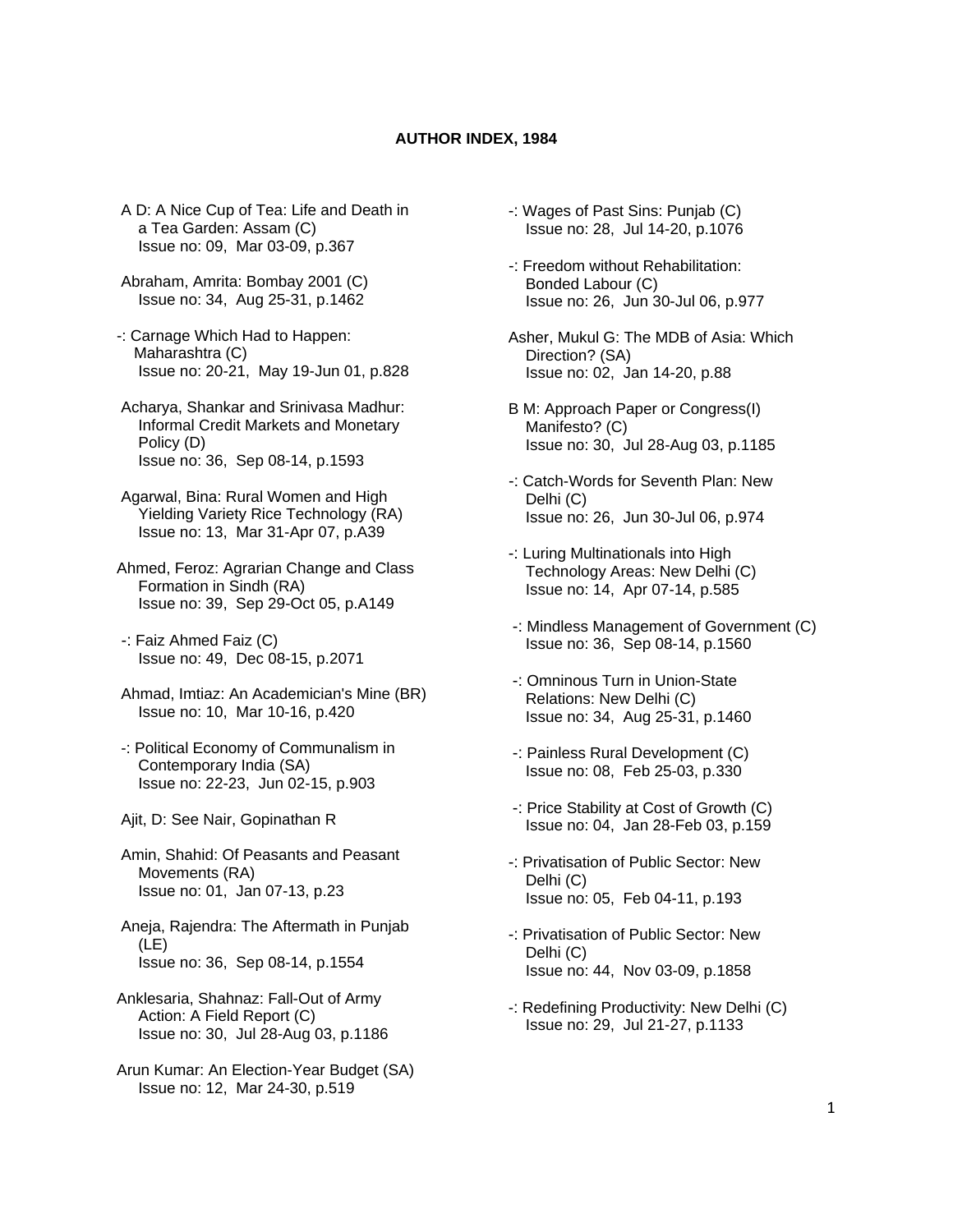- B M: Repression in Gadchiroli: Maharashtra  $(C)$ Issue no: 08, Feb 25-03, p.331
- -: Rich Peasant Power: New Delhi (C) Issue no: 12, Mar 24-30, p.491
- -: Season of Committees: New Delhi (C) Issue no: 41, Oct 13-20, p.1770
- -: Selling the Seventh Plan: New Delhi  $(C)$ Issue no: 35, Sep 01-08, p.1507
- -: Weak Base for Import Liberalisation: New Delhi (C) Issue no: 16, Apr 21-28, p.662
- Bagchee, S: Employment Guarantee Scheme In Maharashtra (SA) Issue no: 37, Sep 15-21, p.1633
- Bagchi, Amiya kumar; Parthasarathi Banerjee and Uttamkumar Bhattachaarya: Indian Patents Act and Its Relation to Technological Development in India: A Preliminary Investigation (SA) Issue no: 07, Feb 18-24, p.287
- Bagchi, Amiya Kumar: The Terror and the Squalor of East Asian Capitalism (P) Issue no: 01, Jan 07-13, p.21
- Bakhru, Mira: Distribution of Welfare: People's Housing Scheme in Karnataka (SA) Issue no: 10, Mar 10-16, p.427
- -: Distribution of Welfare: People's Housing Scheme in Karnataka (SA) Issue no: 11, Mar 17-23, p.473
- Bakshi, Rajni: Changing Dimensions of Communalism (C) Issue no: 51-52, Dec 22-29, p.2152
- Balagopal, K: Where Are the Revolutionaries of Yesteryear? (LE) Issue no: 05, Feb 04-11, p.186
- Balasubrahmanyan, Vimal: Conjugal Rights: Shift in Emphasis Needed: Women (C) Issue no: 35, Sep 01-08, p.1510
- -: A Global Assembly Line (C) Issue no: 30, Jul 28-Aug 03, p.1189
- -: Mass Use of Injectable Contraceptive: Health (C) Issue no: 09, Mar 03-09, p.371
- -: Three Fs of Child Health (BR) Issue no: 03, Jan 21-27, p.116
- Balasubramaniam, C S: Revamping Corporate Taxation, Financial Management and the Economy (SA) Issue no: 44, Nov 03-09, p.1880
- Banaji, Rohini: Sri Lanka: The Guilty Ones (BR) Issue no: 44, Nov 03-09, p.1871
- Bandyopadhyay, J and Vandana Shiva: Planning for Underdevelopment: The Case of Doon Valley (SA) Issue no: 04, Jan 28-Feb 03, p.167
- Banerjee, Debdas: Detours of Stagnation: West Bengal (C) Issue no: 26, Jun 30-Jul 06, p.975
- Banerjee, Debdas and Pabitra Giri: Interaction Between Trading Capital and Productive Capital in Agriculture: An Unexplained Reciprocity (D) Issue no: 46, Nov 17-24, p.1968
- Banerjee, Parthasarathy: See Bagchi, Amiya Kumar
- Banerjee, Sumanta: The Best Lack All Conviction, While the Worst Are Full of Passionate Intensity: Punjab (C) Issue no: 27, Jul 07-14, p.1019
- -: Communists and the Congress Party (BR) Issue no: 07, Feb 18-24, p.283
- -: Contradictions With a Purpose (P) Issue no: 48, Dec 01-07, p.2028
- Banerjee, Sumanta: Peasant Consciousness (BR) Issue no: 24-25, Jun 16-23, p.942
- Banerji, Arun: British Rule and the Indian Economy: Agenda for Fresh Searches (F) Issue no: 31-33, Aug 04-24, p.1273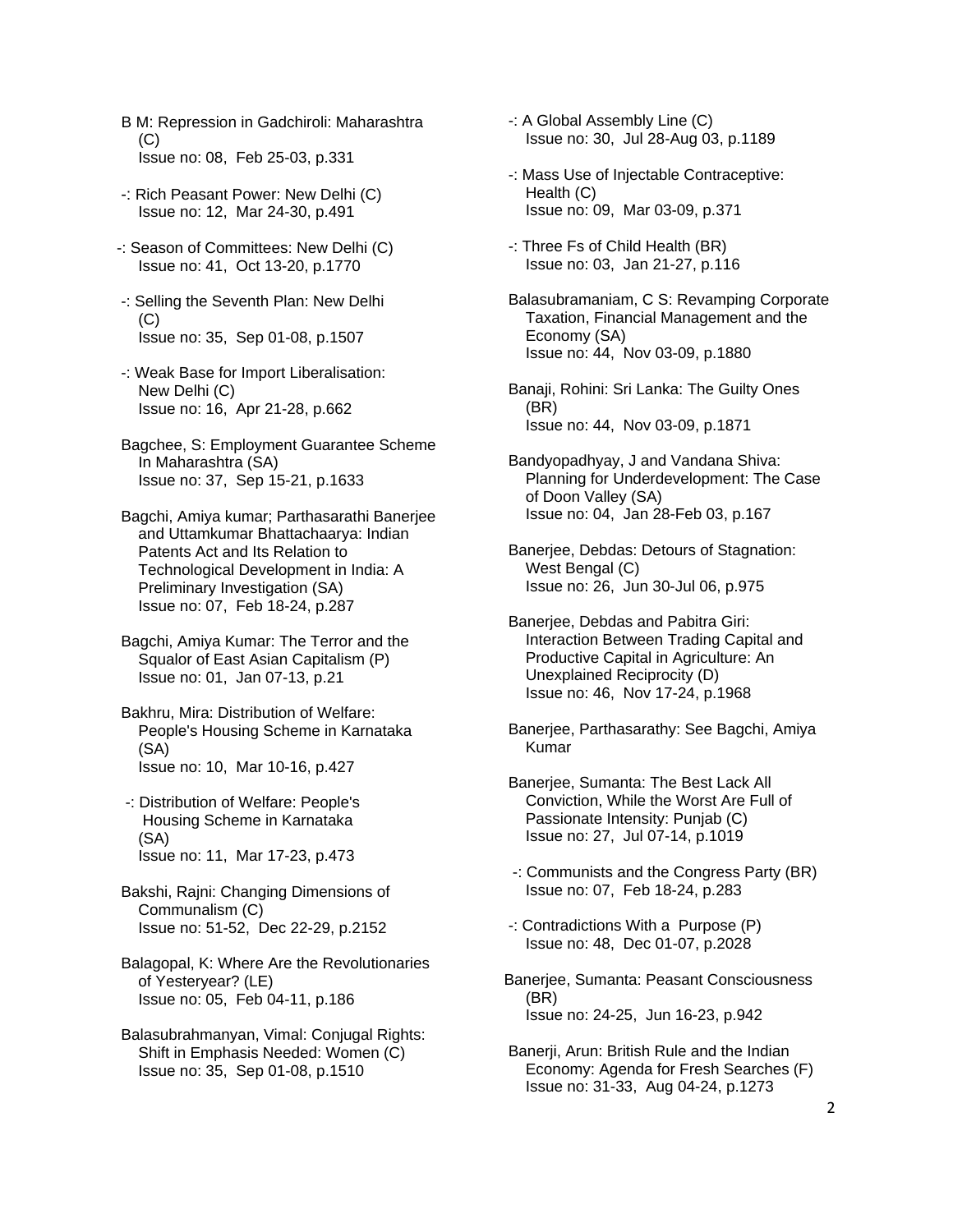Banerji, Arun: Exchange Rate Controversy Revisited (BR) Issue no: 36, Sep 08-14, p.1577

 Banerji, D: Breakdown of Public Health System: Health (C) Issue no: 22-23, Jun 02-15, p.881

 Bapat, Meera: Development towards a Divided Society (BR) Issue no: 13, Mar 31-Apr 07, p.553

 Barbier, Pol: Inverse Relationship Between Farm Size and Land Productivity: A Product of Science of Imagination? (RA) Issue no: 51-52, Dec 22-29, p.A189

 Bardhan, Pranab: An Imaginary Conversation with a Leftist Intellectual in Government (P) Issue no: 24-25, Jun 16-23, p.937

 Barodia, S S: Disciplining the Vice-Chancellors (LE) Issue no: 15, Apr 14-21, p.613

 Basant, Rakesh: Attached and Casual Labour Wage Rates (SA) Issue no: 09, Mar 03-09, p.390

 Basu, Kaushik: Inflation and Evasion (SA) Issue no: 12, Mar 24-30, p.505

 -: Measuring Economic Welfare (BR) Issue no: 03, Jan 21-27, p.115

 Basu, Timir: Jute Worker's Strike: West Bengal (C) Issue no: 07, Feb 18-24, p.277

 -: Owners Flout Settlement: Jute Labour (C) Issue no: 19, May 12-19, p.786

 Baumgartel,Howard J; Rukhsana Pathan; Badal Roy; Gopal Khandelwal and Anisur Rahman: Changes in Organisational Climate and Management Education, 1968 to 1981: Some Warning Signals (RA) Issue no: 08, Feb 25-Mar 02, p.M15

 Baviskar, B S: Operation Flood and Social Sciences Research (D) Issue no: 02, Jan 14-20, p.94

 Behal, Monisha: Within and Outside the Courtyard: Glimpses into Women's Perceptions (P) Issue no: 41, Oct 13-20, p.1775

 Bhagwati, Jagdish and T N Srinivasan: Indian Development Strategy: Some Comments (D) Issue no: 47, Nov 24-30, p.2006

 Bharadwaj, Krishna: A Note on Emmanuel's 'Unusual Exchange' (RA) Issue no: 30, Jul 28-Aug 03, p.PE81

- -: Piero Sraffa: The Man and the Scholar: A Tribute (F) Issue no: 31-33, Aug 04-24, p.1236
- Bhargava, R C: Auto Ancillaries (LE) Issue no: 26, Jun 30-Jul 06, p.970

Bhartari, Rajiv: See Kothari, Ashish

 Bhattachaarya, Uttamkumar: See Bagchi, Amiya kumar

 Bhattacharyya, S K: Manager's and Technocrat' Role in the Political-Administrative World: Some Current Issues (RA) Issue no: 08, Feb Feb 25-03, p.M24

 Bhole, L M: Behaviour of Trade Credit: Its Relevance for Monetary Policy (SA) Issue no: 09, Mar 03-09, p.380

 Bhowmik, Sharit: Determinants and Consequences of Migration: Population (C) Issue no: 14, Apr 07-14, p.589

-: Gift for Private Sector: Tea (C) Issue no: 28, Jul 14-20, p.1070

 Bhushan, Bharat: The Threat to Mass Politics (P) Issue no: 45, Nov 10-16, p.1897

 Bose, Arun: Piero Sraffa (F) Issue no: 04, Jan 28-Feb 03, p.150

 Bose, D K: Nuclear Policy Critic Victimised (LE) Issue no: 47, Nov 24-30, p.1974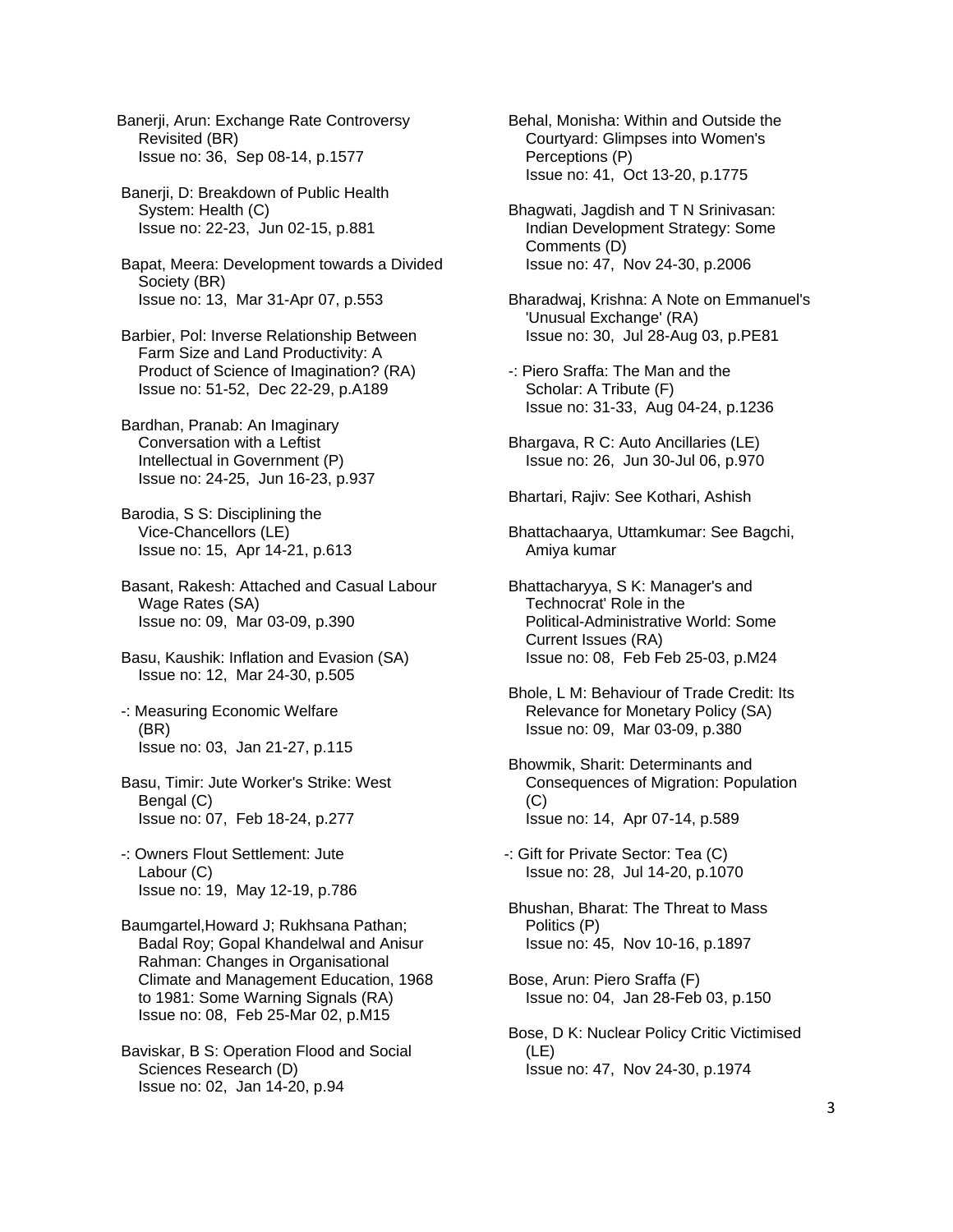Bose, Pradip Kumar: Peasant Production and Capitalist Enterprises (BR) Issue no: 40, Oct 06-12, p.1742

 Boyce, James K: Agricultural Growth in West Bengal, 1949-50 to 1980-81 (RA) Issue no: 13, Mar 31-Apr 07, p.A9

 Brahmananda. P R: Bull-Dozing the Universities (LE) Issue no: 37, Sep 15-21, p.1602

 Byres, T J: Eurocentric Marxism and the Third World: View from the Academy in the Anglophone Metropolis (RA) Issue no: 30, Jul 28-Aug 03, p.1199

 Chakravarty, Sukhamoy: Aspects of India's Development Strategy for 1980s (SA) Issue no: 20-21, May 19-Jun 01, p.845

 Chandavarkar, Anand G: Keynes Revisited (BR) Issue no: 45, Nov 10-16, p.1910

 Chandra, Bipan; Mridula Mukherjee; Sashi Joshi; Aditya Mukherjee; Bhagwan Josh and Lajpat Jagga: The Communists, the Congress and the Anti-Colonial Movement (D)

Issue no: 17, Apr 28-May 05, p.730

Chandrakant, M G: See Rao, V M

 Chandran, N B: Setting Up and Operating Ammonia Plants: The Indian Scenario Today (SA) Issue no: 50, Dec 15-21, p.AS21

 Chandrasekhar, C P: Growth and Technical Change in Indian Cotton-Mill Industry (RA) Issue no: 04, Jan 28-Feb 03, p.PE22

 Chandrashekar, B K: Panchayati Raj Law in Karnataka: Janata Initiative in Decentralisation (SA) Issue no: 16, Apr 21-28, p.683

 Chatterjee, Suranjan: New Reflections on the Sannyasi, Fakir and Peasants War (RA) Issue no: 04, Jan 28-Feb 03, p.PE2

 Chattopadhyay, Manabendu: Wages of Casual and Attached Labour in Agriculture (LE) Issue no: 16, Apr 21-28, p.657

 Chattopadhyay, Paresh: On a Belated Apology of the Soviet Regime (D) Issue no: 40, Oct 06-12, p.1759

 Chaudhuri, Maitreyi: Malnutrition of Rural Children and the Sex Bias (D) Issue no: 34, Aug 25-31, p.1495

 Chaudhuri, Sudip: Manufacturing Drugs without TNCs: Status of Indigenous Sector in India (F) Issue no: 31-33, Aug 04-24, p.1341

 Chauhan, N K: Punjab and the Government Media (LE) Issue no: 42-43, Oct 20-Nov 02, p.1810

 Chisti, Sumitra: Forgetful of the TNCs (BR) Issue no: 27, Jul 07-14, p.1033

 Chitale, M P: Financing Industry and Business: Union Budget Proposals, 1984-85 (SA) Issue no: 12, Mar 24-30, p.507

 Chopra, Kanchan: Distribution of Agricultural Assets in Punjab: Some Aspects of Inequality (RA) Issue no: 13, Mar 31-Apr 07, p.A29

 Choudhury, Sheela Lahiri et al: Bhopal Holocaust (LE) Issue no: 50, Dec 15-21, p.2103

 Chowdhury, Ajit K and Kalyan K Sanyal: Interaction between Trading Capital and Productive Capital in Agriculture: A Theoretical Approach (RA) Issue no: 30, Jul 28-Aug 03, p.PE67

 Crook, Nigel: Coal, Not Dole: United Kingdom (C) Issue no: 45, Nov 10-16, p.1906

 Crow, Ben: Warning of Famine in Bangladesh (SA) Issue no: 40, Oct 06-12, p.1754

Cutler, Peter: See Payne, Philip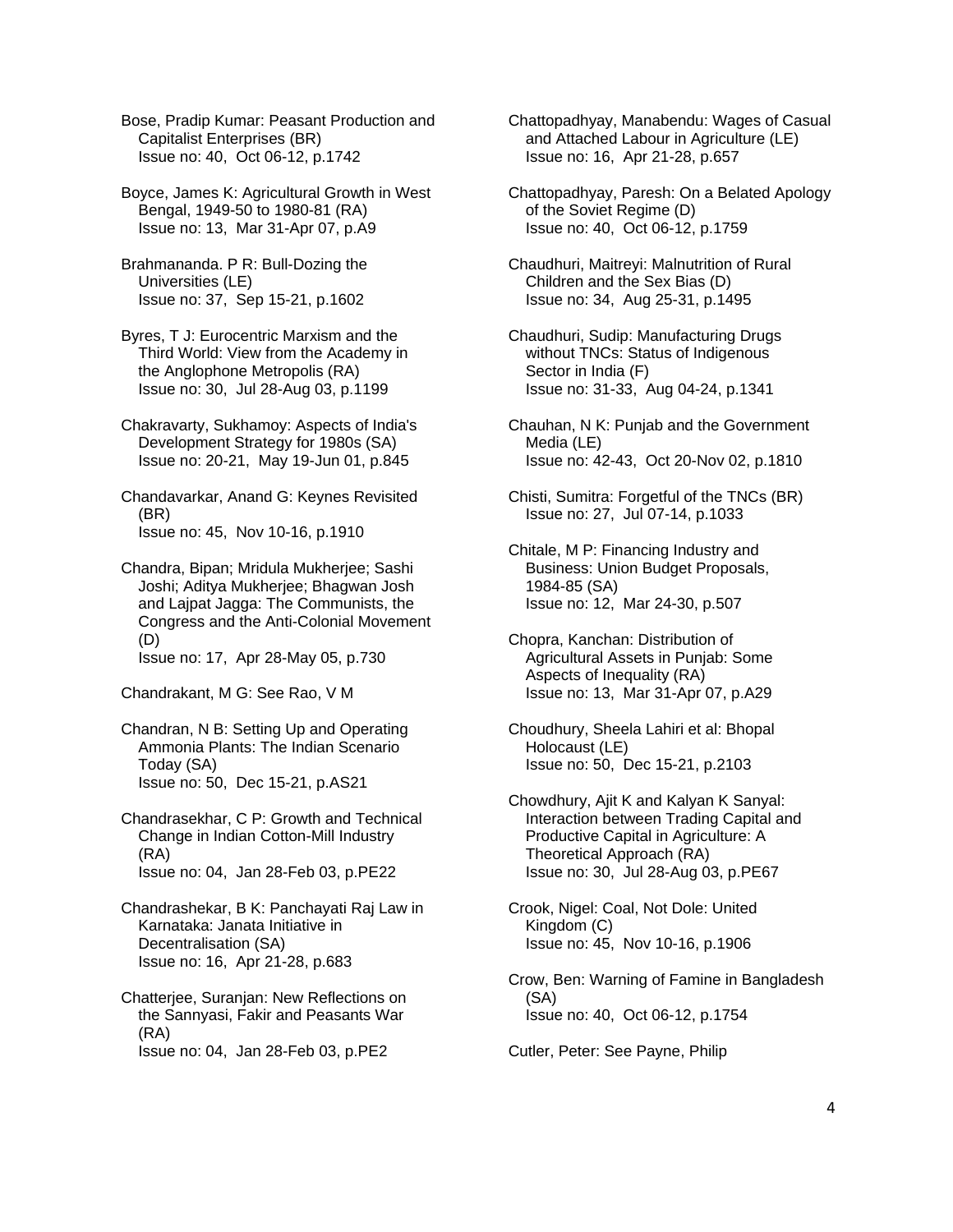D'Monte, Darryl: A Dam Too Far: Environment and Development (C) Issue no: 47, Nov 24-30, p.1986

- -: Great Expectations: Department of Environment (C) Issue no: 37, Sep 15-21, p.1610
- -: How Concerned Citizens Tackled Delhi Riots (C) Issue no: 46, Nov17-24, p.1943
- Dannhaeuser, Norbert: Market Penetration of Upcountry India : Nasik in Comparative Perspective (SA) Issue no: 34, Aug 24-31, p.M90
- Dantwala, M L: Beyond Science ( BR) Issue no: 10, Mar 10-16, p.419
- Das, Arvind: Class in Itself, Caste for Itself: Social Articulation in Bihar (P) Issue no: 37, Sep 15-21, p.1616
- Dasgupta, A K: On Higher Education in India (P) Issue no: 22-23, Jun 02-15, p.888
- -: The Wages Question: Theory and Policy (SA) Issue no: 01, Jan 07-13, p.28
- Dasgupta, Biplab: Agricultural Labour Under Colonial, Semi-Capitalist and Capitalist Conditions: A Case Study of West Bengal (RA) Issue no: 39, Sep 29-Oct 05, p.A129
- -: Sharecropping in West Bengal: From Independence to Operation Barga (RA) Issue no: 26, Jun 30-Jul 06, p.A85
- -: Sharecropping in West Bengal during the Colonial Period (RA) Issue no: 13, Mar 31-Apr 07, p.A2
- Dasgupta, Rajaram: Nutritional Situation in India (SA) Issue no: 34, Aug 25-31, p.1491
- Dasgupta, Subodh: Gouribari: What Next? (C) Issue no: 39, Sep 29-Oct 05, p.1696
- Datta, Bhabatosh: Agriculture-Industry Nexus (BR) Issue no: 14, Apr 07-14, p.593
- -: Fiscal Control and Socialist Planning: The Economy (C) Issue no: 06, Feb 11-17, p.237
- -: A Jamshedpur Model ? (BR) Issue no: 05, Feb 04-11, p.204
- -: Mixed and Mixed Up Economics (BR) Issue no: 42-43, Oct 20-Nov 02, p.1831
- Datta, K L: See Gupta, S P
- De, Nitish R: Toward an Appreciation of Quality of Life and Quality of Work Life (RA) Issue no: 20-21, May 19-Jun 01, p.M46
- Desai, A R: Congress(I), Communist Parties and Communalism (P) Issue no: 30, Jul 28-Aug 03, p.1196
- -: G S Ghurye (O) Issue no: 01, Jan 07-13, p.11
- Desai, Ashok H: Government by Ordinances (BR) Issue no: 49, Dec 08-15, p.2076
- Desai, Ashok V: The Slow Rate of Industrialisation: A Second Look (SA) Issue no: 31-33, Aug 04-24, p.1267
- -: Three Cities in China (C) Issue no: 37, Sep 15-21, p.1613
- Desai, I P: Should Caste be the Basis for Recognising Backwardness? (SA) Issue no: 28, Jul 14-20, p.1106
- -: Western Educated Elite and Social Change in India (SA) Issue no: 15, Apr 14-21, p.639
- Deshpande, J V: New Universities Bill in Maharashtra: Wrong Diagnosis and Wrong Medicine: Education (C) Issue no: 40, Oct 06-12, p.1733
- -: Y B Chavan: Maharashtra (C) Issue no: 51-52, Dec 22-29, p.2153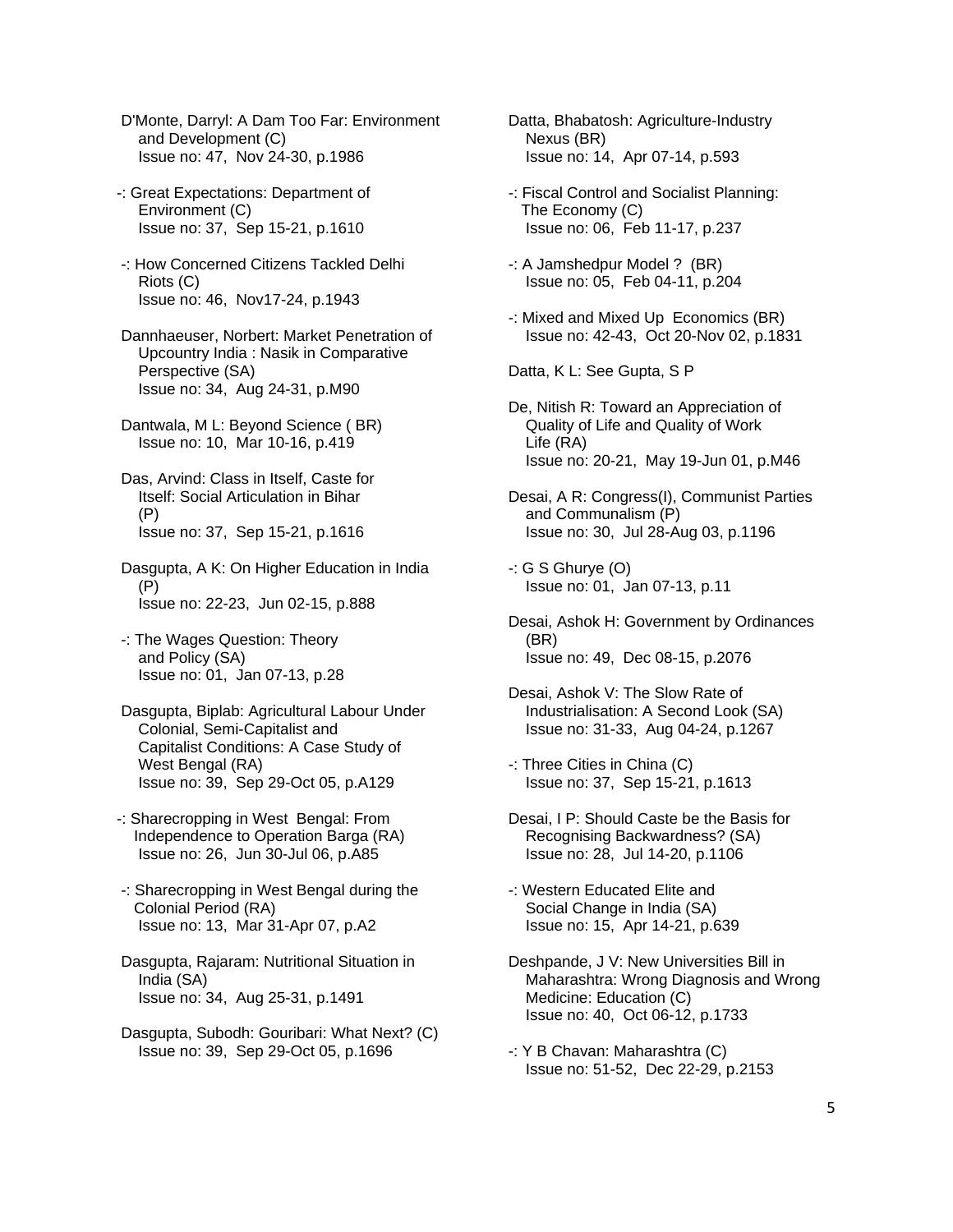Dhanani, Gulshan: Bidding for the Jewish Vote: United States-II (C) Issue no: 17, Apr 28-May 05, p.709

-: Journeys to West Asia (BR) Issue no: 13, Mar 31-Apr 07, p.555

 Dhar, Biswajit: Factors Influencing Technology Selection: Case Study of Thal-Vaishet and Hazira Fertiliser Projects (F) Issue no: 31-33, Aug 04-24, p.1385

 Dhar, Hiranmay: Developing Teachers Struggle: Uttar Pradesh (C) Issue no: 22-23, Jun 02-15, p.883

-: Split in Jharkhand Movement: Bihar (C) Issue no: 29, Jul 21-27, p.1139

 Dietrich, Gabriele: Kanpur Textile Workers' Struggle Against Sub-Contracting: Labour (C) Issue no: 29, Jul 21-27, p.1137

 Dogra, Bharat: Madhya Pradesh: Repression of Rajnandgaon Workers (C) Issue no: 41, Oct 13-20, p.1771

- -: Rehabilitation of Riot Victims: Delhi (C) Issue no: 50, Dec 15-21, p.2111
- -: Voting Rights of the Poor: The Elections (C) Issue no: 49, Dec 08-15, p.2069

Dongra, Bharat: See Gurucharan

 Duggal, Ravi: Politics of Ill Health and Health Care (BR) Issue no: 24-25, Jun 16-23, p.945

 Dutta, Anuradha: Colonial Urbanisation (BR) Issue no: 50, Dec 15-21, p.2120

 Dyson, Tim: Excess Male Mortality in India (SA) Issue no: 10, Mar 10-16, p.422

 Eapen, Mridul: Structure of Manufacturing Workforce: A Preliminary Analysis of Emerging Tendencies (F) Issue no: 31-33, Aug 04-24, p.1454

 Echeverri-Gent, Elisavinda: Fruits of the Reagan Solution : Central America (C) Issue no: 06, Feb 11-17, p.241

 Engineer, Asghar Ali: Bombay-Bhiwandi Riots in National Political Perspective: Communalism (C) Issue no: 29, Jul 21-27, p.1134

- -: Struggle for a Separate Islamic State: Philippines (C) Issue no: 51-52, Dec 22-29, p.2154
- -: Understanding Communalism: Report on a Seminar (F) Issue no: 18, May 05-12, p.752
- Everett, Jana and Mira Savara: Bank Loans to Lower Class Women in Bombay: Problems and Perspects (SA) Issue no: 34, Aug 25-31, p.M113
- Fernandes, Walter: The Forest Question (D) Issue no: 42-43, Oct 22-27, p.1848
- -: Opposing Anti-Encroachment Bills (F) Issue no: 34, Sep 01-08, p.1501
- Frank, Andre Gunder: Defuse the Debt Bomb?: When Apparent Solutions Become Real Problems (SA) Issue no: 27, Jul 07-14, p.1036
- -: World Economic Crisis and Third World in Mid-1980s (SA) Issue no: 19, May 12-19, p.799
- G P D: Anti-Imperialism Gone Sour (F) Issue no: 14, Apr 07-14, p.592
- -: Beijing's New Style: China (C) Issue no: 42-43, Oct 20-Nov 02, p.1821
- -: Democracy in One Country? (F) Issue no: 45, Nov 10-16, p.1907
- -: Enter Parthasarathy (F) Issue no: 34, Aug 24-31, p.1471
- -: The Fox and the Chicken-house (F) Issue no: 19, May 12-19, p.794
- -: Kissing the Foreign Hand (F) Issue no: 48, Dec 01-07, p.2027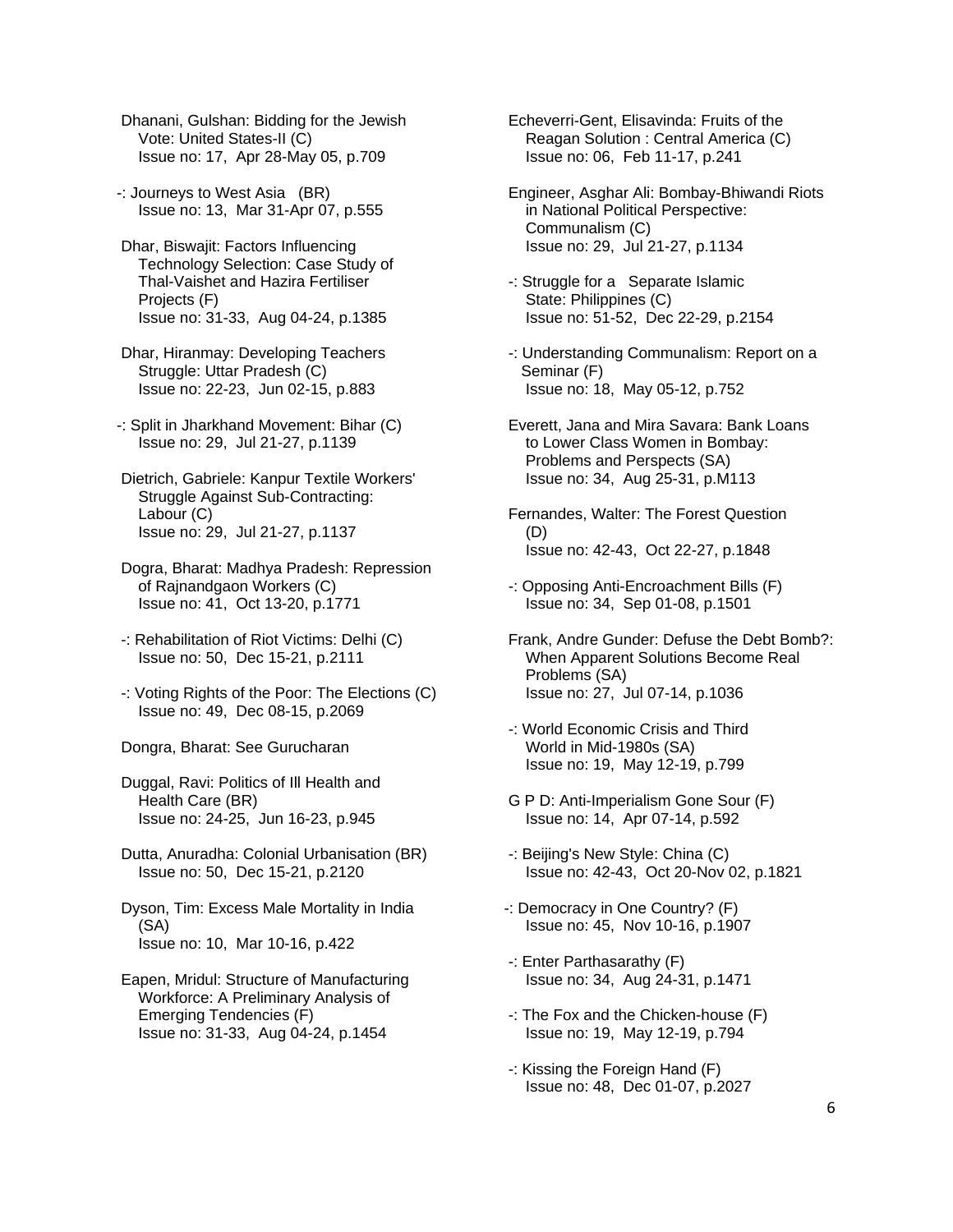- G P D: Mao's 90th Birthday (F) Issue no: 02, Jan 14-20, p.59
- -: Modern Management and Good Old Tradition (F) Issue no: 01, Jan 07-13, p.10
- -: Much Publicised Non-Event: China (F) Issue no: 18, May 05-12, p.756
- -: New Approaches to Unification: China (C) Issue no: 50, Dec 15-21, p.2116
- -: The New Largest City of China (C) Issue no: 10, Mar 10-16, p.416
- -: No Time for Sri Lanka Tamils (F) Issue no: 36, Sep 08-14, p.1573
- -: On a Belated Apologia for Khrushchev and Trotsky (D) Issue no: 50, Dec 15-21, p.2136
- -: On the Not-Socialist-Oriented (F) Issue no: 11, Mar 17-23, p.454
- -: One More Curtain on Cultural Revolution?: China (C) Issue no: 35, Sep 01-08, p.1518
- -: The Peace Show (F) Issue no: 05, Feb 04-11, p.191
- -: Reagan and American Arrogance of Power (F) Issue no: 46, Nov 17-24, p.1935
- -: South Asian Regional Fences (F) Issue no: 16, Apr 21-28, p.672
- -: Task for Andropov's Successor (F) Issue no: 07, Feb 18-24, p.273
- -: Teaching Human Rights (F) Issue no: 08, Feb 25-03, p.336
- -: Unequal Treaties: Turning Fact into Fiction: China (C) Issue no: 47, Nov 24-30, p.1990
- -: West Discovers Indian Nationhood (F) Issue no: 30, Jul 28-Aug 03, p.1193
- -: Whose News It Is Anyway? (F) Issue no: 15, Apr 14-21, p.628
- -: Zhao Ziyang Makes a Point (F) Issue no: 03, Jan 21-27, p.107
- Ganapathy, R S: See Maru, Rushikesh M
- Gandhi, Nandita: Introducing Feminist Perspective in Academia: Women (C) Issue no: 14, Apr 07-14, p.586
- Ganesh, Kamala: Development for What? (BR) Issue no: 26, Jun 30-Jul 06, p.993
- George, P S: Some Aspects of Public Distribution of Foodgrains in India (RA) Issue no: 39, Sep 29-Oct 05, p.A106
- George, Shanti: Diffusing Anand: Implications of Establishing a Dairy Co-operative in a Village in Central Kerala (SA) Issue no: 51-52, Dec 22-29, p.2161
- George, Tharian K: Quick Profits Over Larger Production: Tea Industry (C) Issue no: 12, Mar 24-30, p.495
- Ghose, Aurobindo: Impact of Delhi Encroachment Bill (C) Issue no: 36, Sep 08-14, p.1564
- Ghosh, Arun: Efficiency and Productivity of Indian Manufacturing Industry: A Few Case Studies (F) Issue no: 31-33, Aug 04-24, p.1397
- Ghosh, Bahnisikha and Sudhin K Mukhopadhyay: Displacement of the Female in the Indian Labour Force (SA) Issue no: 47, Nov 24-30, p.1998
- Ghosh, D N: Indian Steel Industry: Need for New Approach (BR) Issue no: 15, Apr 14-21, p.629
- Gidadhubli, R G: Andropov's Last Testament: Soviet Union (C) Issue no: 16, Apr 21-28, p.668
- -: Indo-Soviet Trade Protocol for 1984 (C) Issue no: 02, Jan 14-20, p.60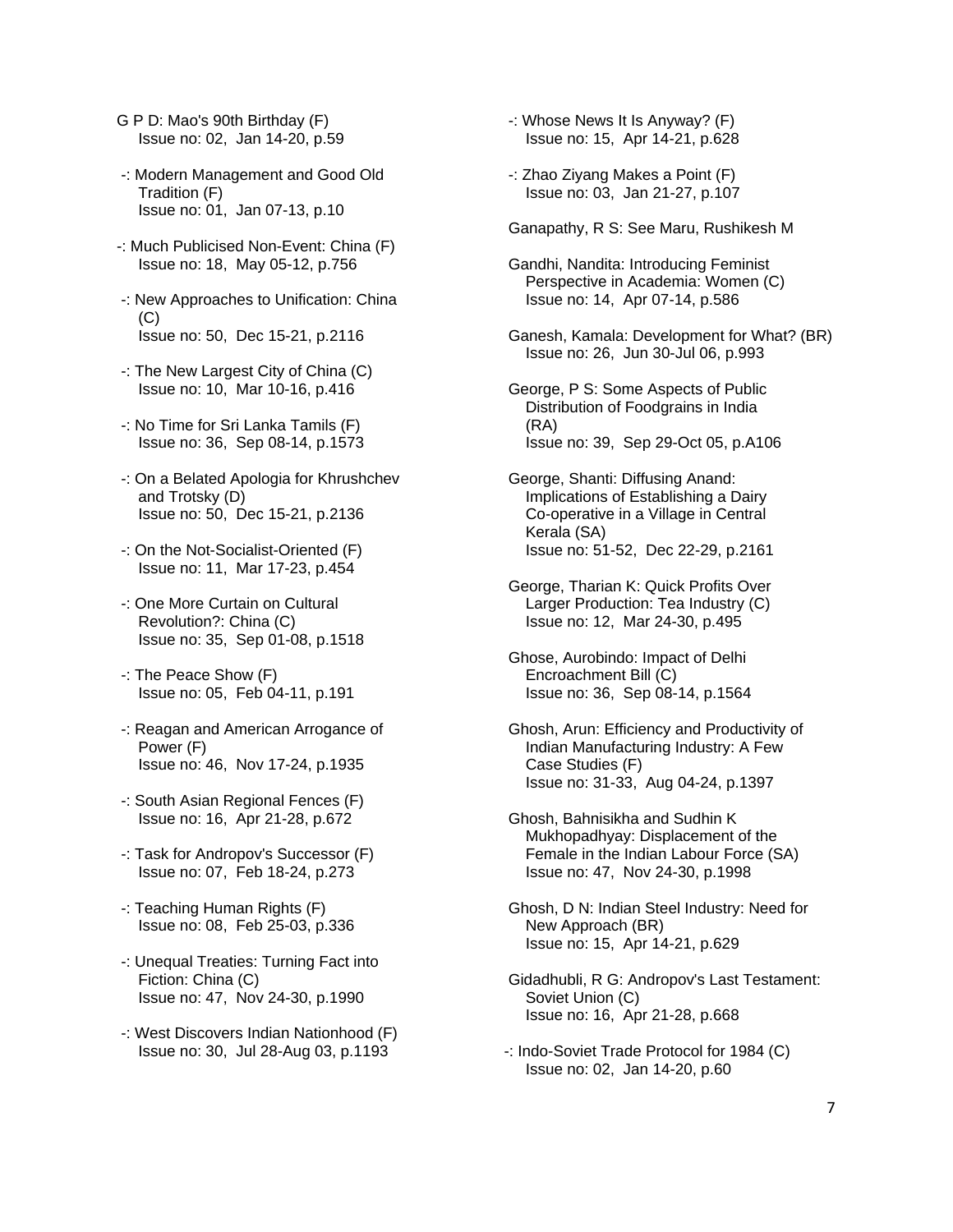Gidadhubli, R G: Reform of School Education: Soviet Union (C) Issue no: 40, Oct 06-12, p.1737

 Gill, Indermit: Migrant Labour: A Mirror Survey of Jullunder and East Champaran (SA) Issue no: 24-25, Jun 16-23, p.961

Gill, K C: See Gill, Sucha Singh

 Gill, Sucha Singh and K C Gill: Farmers Agitation: Response to Development Crisis of Agriculture (C) Issue no: 40, Oct 06-12, p.1728

 Gill, Sucha Singh and K C Singhal: The Punjab Problem: Its Historical Roots (SA) Issue no: 14, Apr 07-14, p.603

Giri, Pabitra: See Banerjee, Debdas

 Gohain, Hiren: The Baboo and the Brown Sahib: Enemies or Partners? (P) Issue no: 34, Aug 24-31, p.1469

 Gori, C M: Army Action In Punjab (LE) Issue no: 47, Nov 24-30, p.1974

 Gothoskar, S P: State Income Estimates for Policy and Planning (OP) Issue no: 44, Nov 03-09, p.1868

 Gould, Harold A: Politics of Agrarian Unrest in UP: Who Co-Opted Whom? (SA) Issue no: 49, Dec 08-15, p.2084

 Goyal, Arun: Fiscal in Fashion: Trade Policy (Ed) Issue no: 49, Dec 08-15, p.2058

 -: Indexing Import Policy (RA) Issue no: 34, Aug 25-31, p.1478

- -: Red Carpet for Capital Goods: Import Policy (C) Issue no: 20-21, May 12-19, p.831
- -: Untapped Potential: Exim Bank  $(C)$ Issue no: 24-25, Jun 16-23, p.924

 Green, Peter: Government Fails to Slash Spending (C) Issue no: 04, Jan 28-Feb 03, p.162

 Guha, Amalendu: More about the Parsi Seths: Their Roots, Entrepreneurship and Comprador Role, 1650-1918 (SA) Issue no: 03, Jan 21-27, p.117

 Guha, Ramchandra: The Forest Question (BR) Issue no: 17, Apr 28-May 05, p.711

- -: Forestry and Indian Industry (LE) Issue no: 26, Jun 30-Jul 06, p.970
- Guhan, S: Devolution Criteria: From Gamble to Policy (SA) Issue no: 48, Dec 01-07, p.2036

 Gulati, Leela: Technological Change and Women's Work Participation and Demographic Behaviour: A Case Study of Three Fishing Villages (SA) Issue no: 49, Dec 08-15, p.2089

 Gupta, Anand P: Management of Tax Expenditures in India (RA) Issue no: 47, Nov 24-30, p.M122

 Gupta, Dipankar: Continuous Hierarchies and Discrete Castes (SA) Issue no: 46, Nov 17-24, p.1955

 -: Continuous Hierarchies and discrete Castes (SA) Issue no: 47, Nov 24-30, p.2003

 -: Continuous Hierarchies and Discrete Castes (SA) Issue no: 48, Dec 01-07, p.2049

 Gupta, Manas Das: Tribal Unrest: Tripura (C) Issue no: 11, Mar 17-23, p.449

 Gupta, S P and T G Srinivasan: Inflation and the Role of Administered Prices (SA) Issue no: 36, Sep 08-14, p.1579

 Gupta, S P and K L Datta: Poverty Calculation in the Sixth Plan (SA) Issue no: 15, Apr 14-21, p.632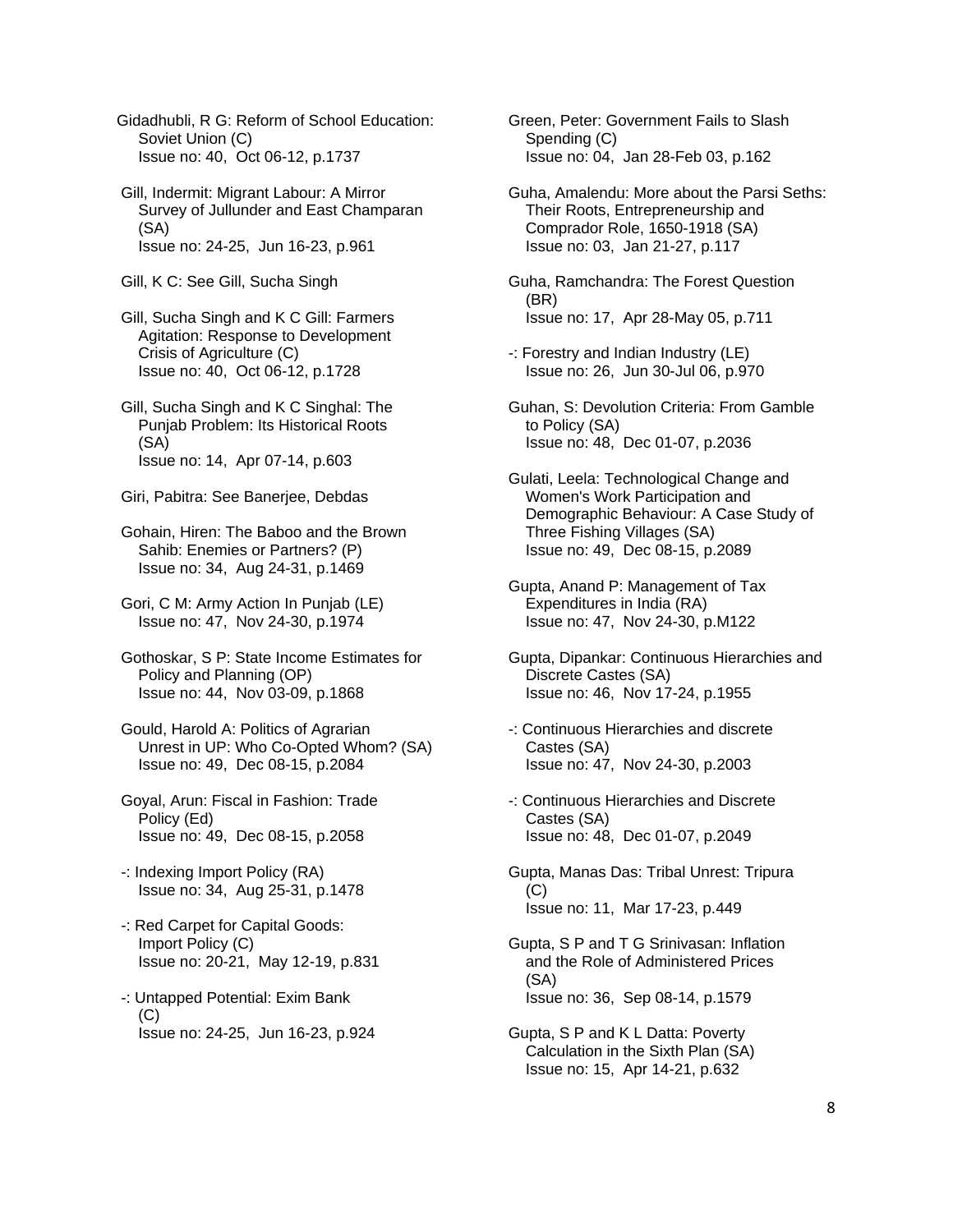- Gupta, Uttam: Planning and Monitoring Fertiliser Marketing Strategies: Designing and Developing an Efficient Information System (RA) Issue no: 08, Feb 25-03, p.M41
- Gurucharan and Bharat Dongra: Operation Flood and Dairy Development in Villages around Delhi (C) Issue no: 42-43, Oct 20-Nov 02, p.1816
- Hansavivek: Guest Keen Williams(GKW) Issue no: 30, Jul 28-Aug 03, p.1183
- -: Intermodel Transport Technology System [Karnataka] Issue no: 02, Jan 14-20, p.58
- -: Lipton India Issue no: 01, Jan 07-13, p.07
- -: WIMCO Issue no: 30, Jul 28-Aug 03, p.1184
- Hardiman, David: The Communal Base to Indian Nationalism (BR) Issue no: 11, Mar 17-23, p.455
- Harshe, Rajen: Guinea under Sekou Toure: Africa (C) Issue no: 15, Apr 14-21, p.624
- Honavar, R M: India's Growth and Management By Objectives (LE) Issue no: 50, Dec 15-21, p.2102
- Hone, Angus: Modernisation of Export Production: A Proposal: The Economy (C) Issue no: 45, Nov 10-16, p.1904
- I C: Unlearnt Lessons of 1970: Maharashtra (C) Issue no: 20-21, May 19-Jun 01, p.826
- I S G: Financing Reagan's Deficit (F) Issue no: 08, Feb 25-03, p.335
- -: Gold Smuggling: What Is Behind Its Acceleration? (F) Issue no: 47, Nov 24-30, p.1991
- -: Interest Rate Hike: Needed a Common Third World Stand (F) Issue no: 20-21, May 19-Jun 01, p.835
- -: Our Rouble Reserves (F) Issue no: 03, Jan 21-27, p.104
- -: Stern Financial Discipline-for the poor: London Economic Summit (F) Issue no: 26, Jun 30-Jul 06, p.981
- -: Tackling the Debt Crisis (F) Issue no: 40, Oct 06-12, p.1725
- -: Technology Imports through NRIs (F) Issue no: 12, Mar 24-30, p.497
- -: Undervalued Yen or Overvalued Dollar? (F) Issue no: 30, Jul 28-Aug 03, p.1192
- -: US Arguments against SDRs (F) Issue no: 15, Apr 14-21, p.626
- -: What About an Edible Oil Reserve? (SA) Issue no: 35, Sep 01-08, p.1519
- -: World Monetary Reform: Core Issue Ignored (F) Issue no: 44, Nov 03-09, p.1853
- Isaac, Thomas T M: Communist Movement in Kerala-In the Electoral Mirror (BR) Issue no: 05, Feb 04-11, p.200
- Israel, Samuel: Sixth World Book Fair: Publishing (C) Issue no: 08, Feb 25-03, p.334
- Iyengar, N S and M H Suryanarayana: On Poverty Indicators (SA) Issue no: 22-23, Jun 02-15, p.897
- Iyer, Radha: Dock and Worker's Wages: Meaningless Parity Principle: Labour (C) Issue no: 13, Mar 31-Apr 07, p.543
- -: Labour's Due Answer (BR) Issue no: 36, Sep 08-14, p.1578
- -: Parity Remains a Mirage: Labour (C) Issue no: 15, Apr 14-21, p.618
- Jacobs, Michael: Coal Strike: Larger Issues at Stake: United Kingdom (C) Issue no: 49, Dec 08-15, p.2073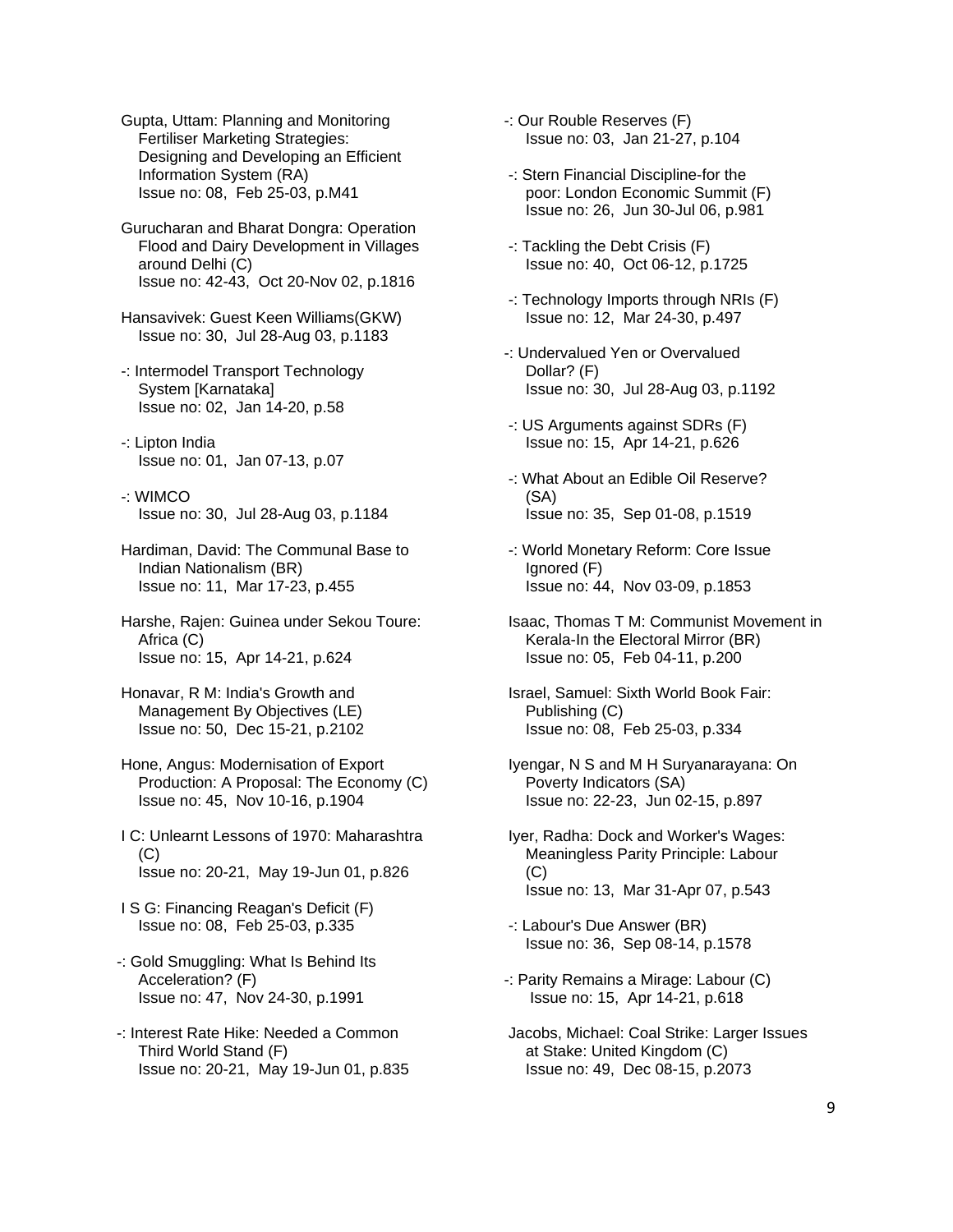Jagga, Lajpat: See Chandra, Bipan

 Jain, L C and Rita Kapadia: Hand-Printing Is Dying: Impact of Indiscriminate Mechanisation (SA) Issue no: 11, Mar 17-23, p.459

 Jain, Shobhita: Women and People's Ecological Movement: A Case Study of Women's Role in the Chipko Movement in Uttar Pradesh (SA) Issue no: 41, Oct 13-20, p.1788

 Janvry, Alain de and K Subbarao: Agricultural Price Policy and Income Distribution in India (RA) Issue no: 51-52, Dec 22-29, p.A166

 Jaura, Ramesh: Not Quite Ice Age Yet (C) Issue no: 01, Jan 07-13, p.18

Jayaraman, P: See Rao, Lakshman H K

 Jhala, M L: Restructuring Edible Oil and Oilseeds Economy of India (RA) Issue no: 39, Sep 29-Oct 05, p.A111

 Jhaveri, N J: Tax Changes, Government Expenditure and plan Outlay (SA) Issue no: 12, Mar 24-30, p.523

 Jodha, N S: Peasant Stratification Vs Polarisation (BR) Issue no: 42-43, Oct 20-Nov 02, p.1829

 Jose, A V: Farm Mechanisation in Asian Countries (RA) Issue no: 26, Jun 30-Jul 06, p.A 97

Josh, Bhagwan: See Chandra, Bipan

Joshi, Sashi: See Chandra, Bipan

 K B: Agrarian Politics by Other Means: Andhra Pradesh (C) Issue no: 27, Jul 07-14, p.1021

 -: A False Resurrection: Rise and Fall of Rama Rao: Andhra Pradesh (C) Issue no: 45, Nov 10-16, p.1901

 -: Tiberius Syndrome: Policing of Provincial Campuses (C) Issue no: 04, Jan 28-Feb 03, p.156  Kadekodi, Gopal K: Institute of Economic Growth (LE) Issue no: 04, Jan 28-Feb 03, p.150

 Kahlon, A S and Karam Singh: Eastern Region: Potential, Constraints and Development Strategies (SA) Issue no: 04, Jan 28-Feb 03, p.174

 Kalathil, Mathew: Repression of Tribals: Gujarat (C) Issue no: 36, Sep 08-14, p.1562

 Kaldor, Nicholas: An Exchange Rate Policy for India (SA) Issue no: 28, Jul 14-20, p.1093

 Kalpana Ram: Women's Studies in India: A Comment from an Outsider (C) Issue no: 47, Nov 24-30, p.1987

 Kannabiran, K G: Who's Afraid of the Law?: Scheduled Castes (C) Issue no: 24-25, Jun 16-23, p.930

Kapadia, Rita: See Jain, L C

Kashap, S P: See Tiwari, S P

 Kelkar, Vijay L: Post-War Growth in World Trade in Manufactures (SA) Issue no: 14, Apr 07-14, p.595

 Kepi: Anti-Nuclear Demonstrations or Peace Movement?: Western Europe (C) Issue no: 05, Feb 04-11, p.198

 Khan, A R: Real Wages of Agricultural Workers in Bangladesh (RA) Issue no: 04, Jan 28-Feb 03, p.PE40

Khandelwal, Gopal: See Baumgartel, Howard J

 Khanna, Sushil: Transnational Corporations and Technology Transfer: Contours of Dependence in Indian Petrochemical Industry (F) Issue no: 31-33, Aug 04-24, p.1319

Khatkhate, Deena R: The Economist and the Budgeteer (BR) Issue no: 38, Sep 22-28, p.1659

-: Oneirolysis of Development? (BR) Issue no: 08, Feb 25-03, p.337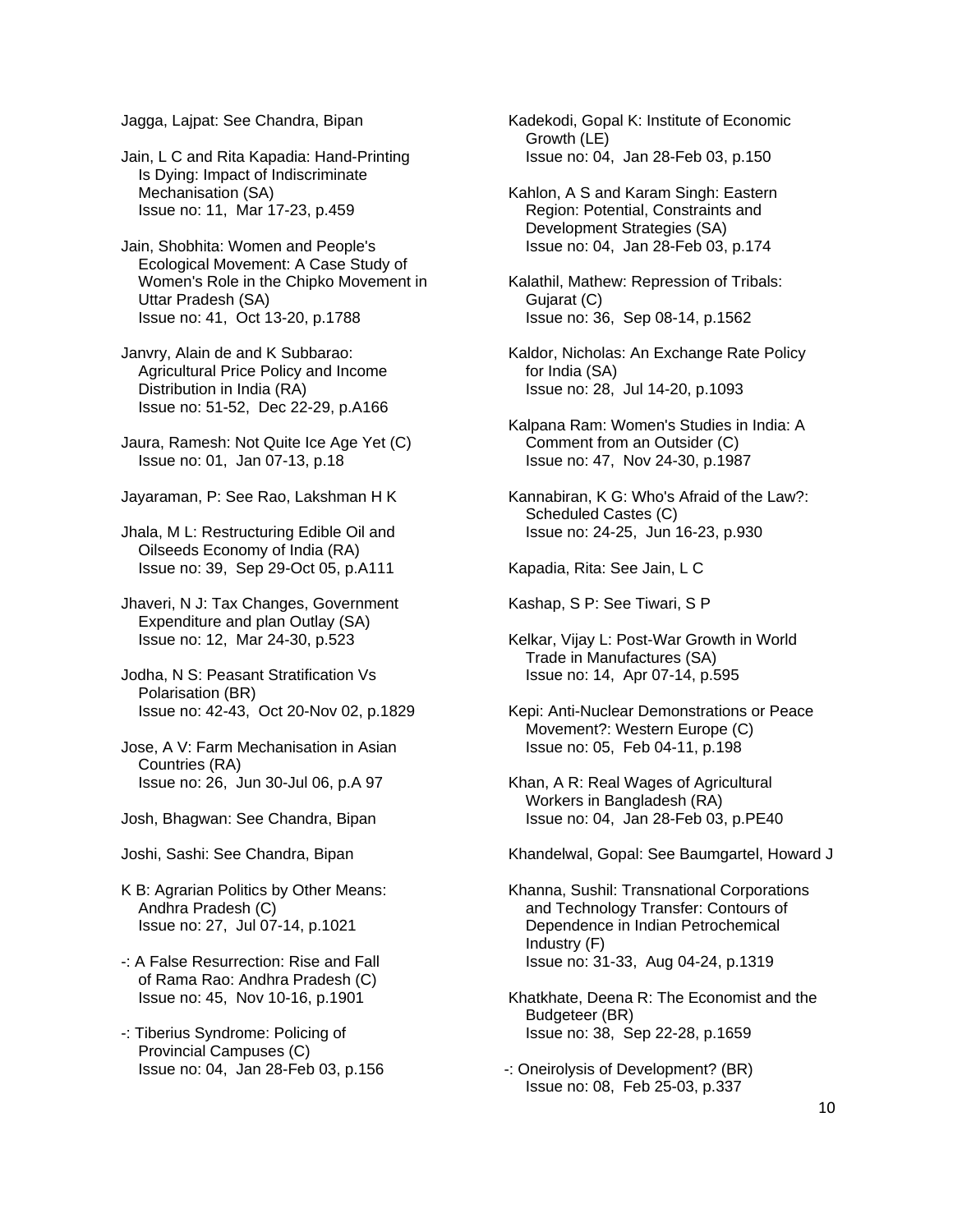Kooiman, Dick: The Gospel of Coffee: Mission, Education and Employment in 19th Century Travancore (SA) Issue no: 35, Sep 01-08, p.1535

 Korakandy, Ramkrishnan: Purse Seine Fishing in Kerala: Its Economics and Politics (SA) Issue no: 13, Mar 31-Apr 07, p.566

 Kothari, Ashish and Rajiv Bhartari: Narmada Valley Project: Development or Destruction? (SA) Issue no: 22-23, Jun 02-15, p.907

 Kothari, Rajni: The Non-Party Political Process (SA) Issue no: 05, Feb 04-11, p.216

 Krishna Kumar: Basic Education as Scapegoat (BR) Issue no: 02, Jan 14-20, p.67

-: Ideology and Advantage. National Commission on Teachers: Education (C) Issue no: 22-23, Jun 02-15, p.880

 -: People's Science and Development Theory (P) Issue no: 28, Jul 14-20, p.1082

- Krishnaji, N: Family Size, Levels of Living and Differential Mortality in Rural India (SA) Issue no: 06, Feb 11-17, p.248
- Krishnamurty, J: Changes in the Indian Work Force (SA) Issue no: 50, Dec 15-21, p.2121

 Kulkarni, Manu N: Why Poverty Alleviation Lags Behind (LE) Issue no: 30, Jul 28-Aug 03, p.1177

 Kumarasundaram, S: The Economy Economic Control and the Financial System (C) Issue no: 11, Mar 17-24, p.446

 -: India's Balance of Payments, 1983-84: The Economy (C) Issue no: 10, Mar 10-16, p.411

 Kundu, Amitabh: Urban Planning At Crossroads (P) Issue no: 35, Sep 01-08, p.1520

 Kurien, C T: Bhopal Disaster (LE) Issue no: 51-52, Dec 22-29, p.2142

 Lahiri, Ashok Kumar; Srinivasa Madhur; Dipankar Purkayastha and Prannoy Roy: The Industrial Sector in India: A Quantitative Analysis (F) Issue no: 31-33, Aug 04-24, p.1285

 Lakdawala, D T: Eighth Finance Commission's Recommendations (RA) Issue no: 35, Sep 01-08, p.1529

- Lall, Vinay D: Some Issues in Personal Income Taxation (SA) Issue no: 12, Mar 24-30, p.513
- M E: And Now Legislation for Handloom Protection: Textile Industry (C) Issue no: 14, Apr 07-14, p.583
- M H J: Janata's Unfinished Business: Politics (C) Issue no: 12, Mar 24-30, p.492
- -: The RSS Factor: BJP (C) Issue no: 03, Jan 21-27, p.98

Madhur, Srinivasa: See Acharya, Shankar

Madhur, Srinivasa: See Lahiri, Ashok Kumar

 Mahajan, Gurpreet: Understanding Social Reality (BR) Issue no: 39, Sep 29-Oct 05, p.1703

- Mahanta, Aparna: Allegories of the Indian Experience: The Novels of Salman Rushdie (BR) Issue no: 06, Feb 11-17, p.244
- -: Allegories of the Indian Experience: The Novels of Salman Rushdie (BR) Issue no: 06, Feb 11-17, p.244
- Mahasveta Devi: Palamau in Bondage: For Ever? (C) Issue no: 16, Apr 21-28, p.663
- -: Report from Palamau (F) Issue no: 18, May 05-12, p.750
- Maitreyi Devi: Gopalpur Killings (LE) Issue no: 06, Feb 11-17, p.230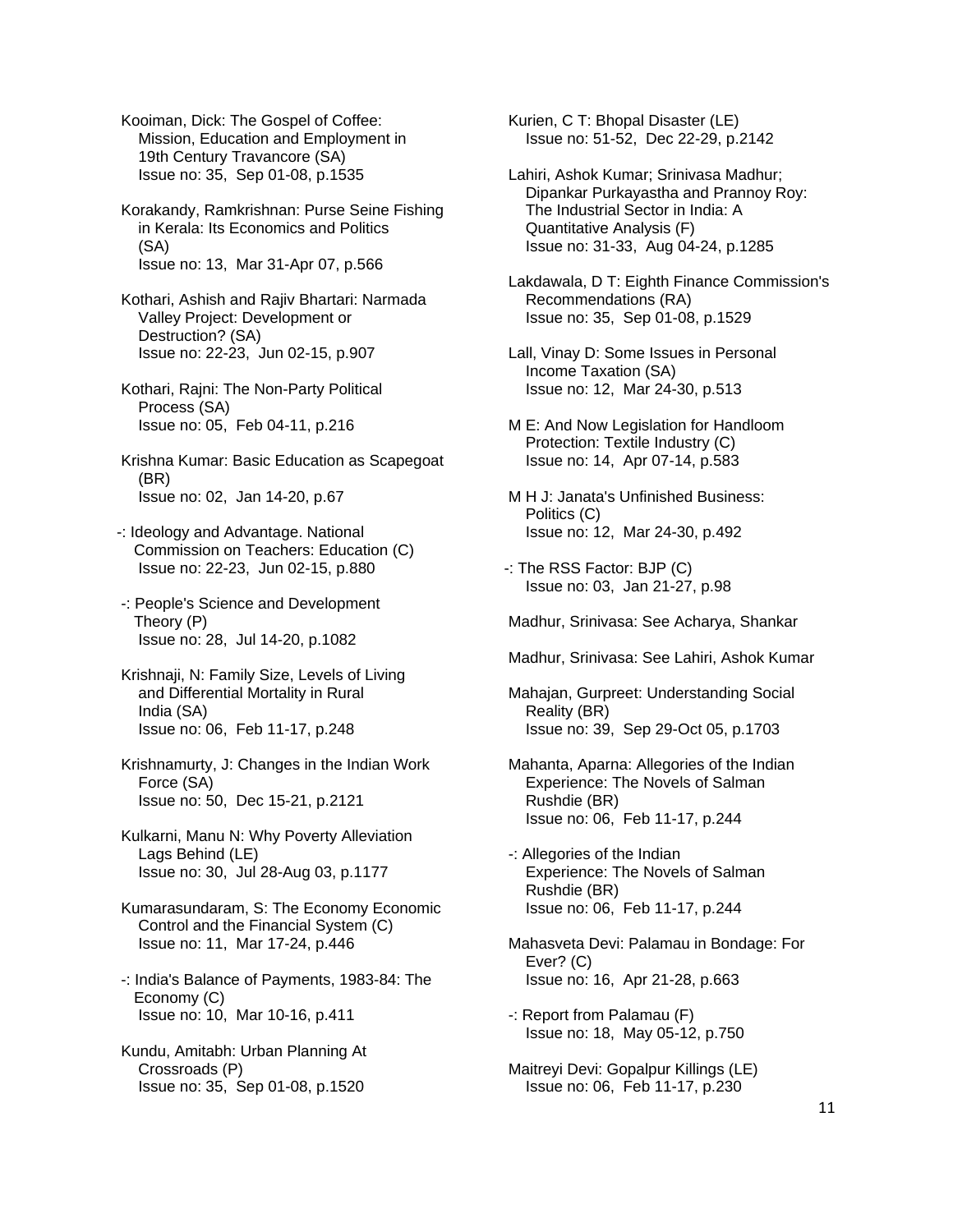Malik, Harji: A Punjab Report (C) Issue no: 37, Sep 15-21, p.1607

 Mamdani, Mahmood: Nationality Question in a Neo-Colony: A Historical Perspective (SA) Issue no: 27, Jul 07-14, p.1046

- Mandelbaum, David G: Anthropology for the Second Stage of the Nuclear Age (SA) Issue no: 36, Sep 08-14, p.1584
- Mani, Ajit: Between Labour and Management: Estate Staff in Plantation (C) Issue no: 19, May 12-19, p.791
- Mani, Sunil: Price Movements for an Agricultural Raw Material with Inventory Adjustments: Case of Indian Natural Rubber Market in 1970s (RA) Issue no: 51-52, Dec 22-29, p.A205
- -: Taking the Buyer for a Ride: Tyre Industry (C) Issue no: 27, Jul 07-14, p.1013
- Mankidy, Jacob: Human Resource Management: Relevance of Japanese Model for India (RA) Issue no: 20-21, May 19-Jun 01, p.M53
- Manor, James: Blurring the Lines Between Parties and Social Bases: Gundu Rao and Emergence of a Janata Government in Karnataka (SA) Issue no: 37, Sep 15-21, p.1623
- Maru, Rushikesh M and R S Ganapathy: Policy Analysis in Government: Some Observations (RA) Issue no: 47, Nov 24-30, p.M147
- Masud, Iqbal: Ardh Satya and Clean Slate (C) Issue no: 03, Jan 21-27, p.113
- Mathew, P M: Estate Staff in Plantations (D) Issue no: 38, Sep 22-28, p.1677
- -: Politics of a Non-Political Struggle: Kerala (C) Issue no: 34, Aug 25-31, p.1458
- Maxwell, Ian: Editorial David, Proprietorial Goliath: United Kingdom (C) Issue no: 19, May 12-19, p.793
- -: Famine Threat in Mujahidin Areas: Afghanistan (C) Issue no: 24-25, Jun 16-23, p.935
- -: Official Secrets: A British Disease? (C) Issue no: 10, Mar 10-16, p.418
- -: Why China Wants Control (C) Issue no: 01, Jan 07-13, p.19
- Maxwell, Neville: From Social Upheaval to Deep Tillage: Continuing the Story of Long Bow (RA) Issue no: 22-23, Jun 02-15, p.891
- Mehta, Jaya: The CMEA Summit (C) Issue no: 34, Aug 25-31, p.1465
- Meldolesi, L: The Debate on Imperialism Just Before Lenin (SA) Issue no: 42-43, Oct 22-27, p.1833
- -: The Debate on Imperialism Just Before Lenin (SA) Issue no: 44, Nov 03-09, p.1873
- Menon, K A: See Velayudham, T K
- Menon, Parvathi: Towards a New Interpretation of Medieval Agrarian History (BR) Issue no: 36, Sep 08-14, p.1574
- Minocha, Aneeta A: Mother's Position in Child Feeding and Nutrition: Some Sociological Considerations (SA) Issue no: 48, Dec 01-07, p.2045
- Mishra, Udayon: Asom Sahitya Sabha: Retreat From Populist Politics: Assam (C) Issue no: 15, Apr 14-21, p.621
- Misra, S C: Expanding the Frontiers of Business History (F) Issue no: 18, May 05-12, p.747
- Misra, Udayon: AASU's Search for an Alternative Platform: Assam (C) Issue no: 50, Dec 15-21, p.2114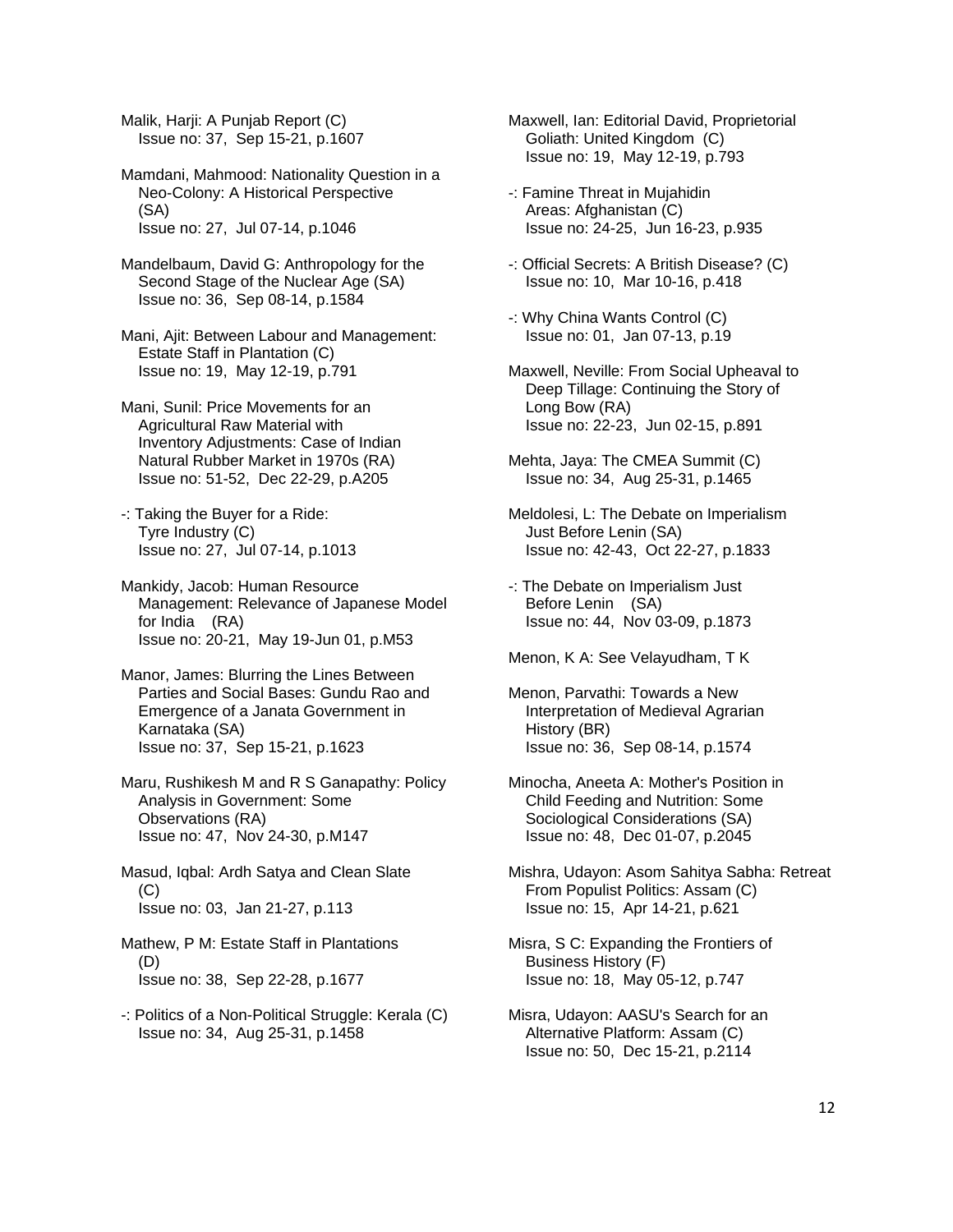Misra, Udayon: Human Rights Violations in North East (BR) Issue no: 51-52, Dec 22-29, p.2157

- -: Nineteenth Century British Views of India: Crystallisation of Attitude (RA) Issue no: 04, Jan 28-Feb 03, p.PE14
- -: Remembering a Police Killing: Assam (C) Issue no: 17, Apr 28-May 05, p.704
- Mitra, Ashok: Tragedy of External Dependence (BR) Issue no: 19, May 12-19, p.795
- Modak, Shrikant: See Shah, Tushar

Mody, R J: Financial Mechanism and Economic Growth (D) Issue no: 49, Dec 08-15, p.2095

 Moorthy, Polanki Rama: Robbers and Libbers (D) Issue no: 37, Sep 15-21, p.1639

- M S: Plan, Non-Plan and All That: The Economy (C) Issue no: 17, Apr 28-May 05, p.703
- Mukherjee, Aditya: See Chandra, Bipan
- Mukherjee, Meenakshi: Reality and Realism: Indian Women as Protagonists in Four Nineteenth Century Novels (SA) Issue no: 02, Jan 14-20, p.76
- Mukherjee, Mridula: See Chandra, Bipan

 Mukherjee, S K: Direction of Development of India's Fertiliser Industry (SA) Issue no: 50, Dec 15-21, p.AS13

 Mukhopadhyay, Sudhin K: See Ghosh, Bahnisikha

 Mundle, Sudipto: A Disequilibrium View of Growth (BR) Issue no: 48, Dec 01-07, p.2034

 N H: A Bandung Diary (RA) Issue no: 04, Jan 28-Feb 03, p.163  Nadkarni, M V: Irrigation and Rural Development: A Sceptical View (RA) Issue no: 26, Jun 30-Jul 06, p.A67

- Nag, Moni: Fertility Differential in Kerala and West Bengal: Equity-Fertility Hypothesis as Explanation (SA) Issue no: 01, Jan 07-13, p.33
- Nagaraj, R: Sub-Contracting in Indian Manufacturing Industries: Analysis, Evidence and Issues (F) Issue no: 31-33, Aug 04-24, p.1435
- Nair, Gopinathan R and D Ajit: Parallel Colleges in Kerala: Enrolment, Costs and Employment (SA) Issue no: 42-43, Oct 22-27, p.1840
- Nair, Narayanan; P Sivanandan and V C V Retnam: Education Employment and Landholding Pattern in a Tamil Village (SA) Issue no: 24-25, Jun 16-23, p.948-955
- Najinyanupi: The World Development Report, 1983 (BR) Issue no: 09, Mar 03-09, p.376
- Nandy, Ashis: Culture, State and the Rediscovery of Indian Politics (SA) Issue no: 49, Dec 08-15, p.2078
- Nath, Shyam: Impact of Rent Control on Property Tax Base in India: An Empirical Analysis (SA) Issue no: 19, May 12-19, p.805
- Nath, V: Development of Africa: Problems and Strategies (RA) Issue no: 41, Oct 13-20, p.1778
- Nauriya, Anil: D K Rangnekar: A Tribute (LE) Issue no: 28, Jul 14-20, p.1066
- -: Presidential Form of Government: Some Fundamental Propositions (P) Issue no: 42-43, Oct 20-Nov 02, p.1824
- Nayak, Vijay and Shailaja Prasad: On Levels of Living of Scheduled Castes and Scheduled Tribes (SA) Issue no: 30, Jul 28-Aug 03, p.1205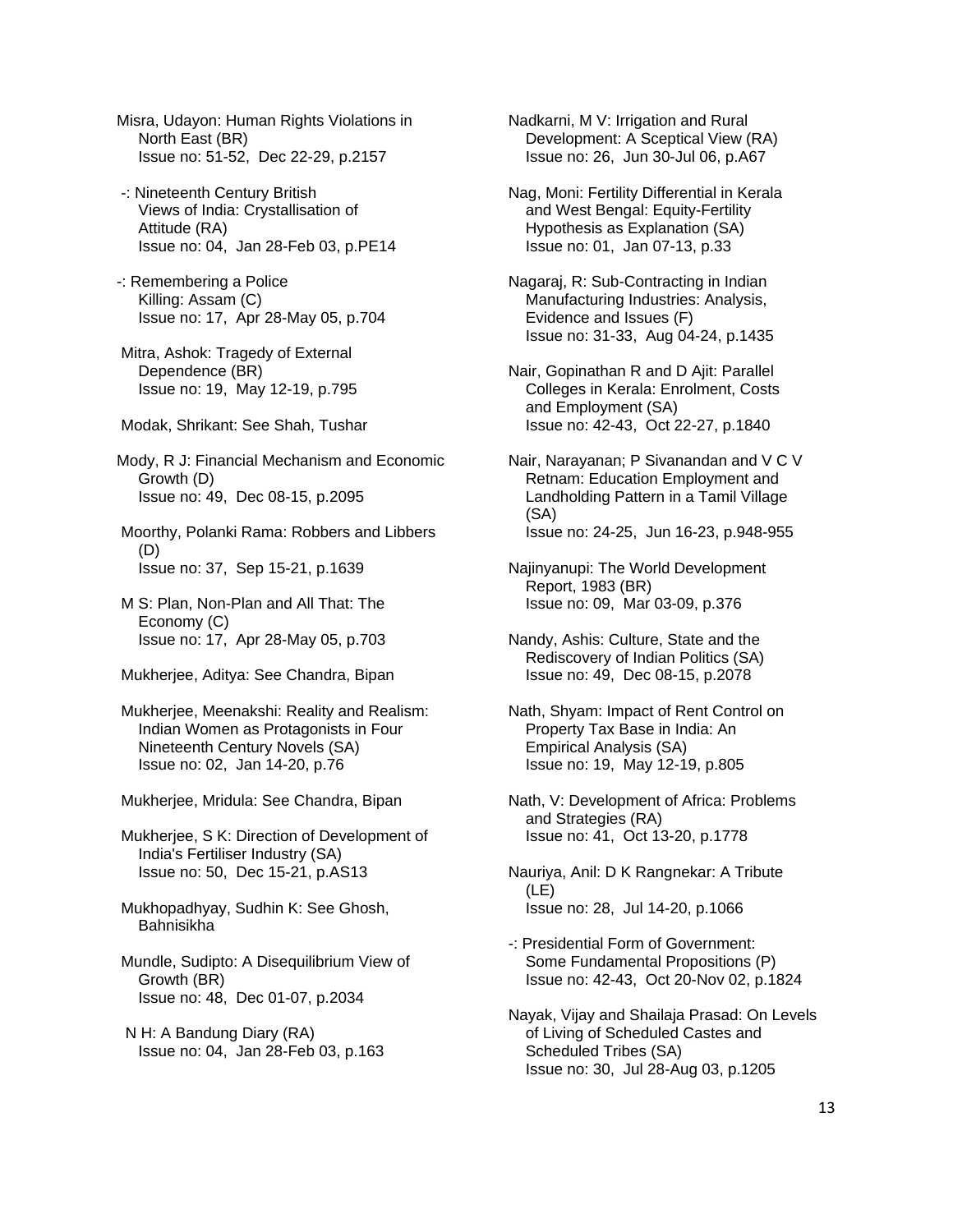Ninan, K N: Labour Use in Agriculture: Case Studies of Tapioca and Paddy (RA) Issue no: 51-52, Dec 22-29, p.A199

 Noorani A G: Photographer's Rights: Civil Liberties (C) Issue no: 11, Mar 17-23, p.452

- -: Accepting Improperly Obtained Evidence: Civil Liberties (C) Issue no: 24-25, Jun 16-23, p.931
- -: Benefits for Politicians: Civil Liberties (C) Issue no: 19, May 12-19, p.788
- -: A Citizen Has Rights Abroad: Civil Liberties (C) Issue no: 14, Apr 07-14, p.588
- -: The Citizens' Environment: Civil Liberties (C) Issue no: 51-52, Dec 22-29, p.2150
- -: Compensating the Wronged: A Beginning (C) Issue no: 03, Jan 21-27, p.112
- -: Curfew as Tool of Repression: Civil Liberties (C) Issue no: 34, Aug 25-31, p.1464
- -: Dissolving Commissions of Inquiry (C) Issue no: 16, Apr 21-28, p.667
- -: India's Report to UN on Human Rights: Civil Liberties (C) Issue no: 04, Jan 28-Feb 03, p.161
- -: Legal Protection for the Consumer: Civil Liberties (C) Issue no: 28, Jul 14-20, p.1074
- -: Newsprint and Press Freedom: Civil Liberties (C) Issue no: 46, Nov 17-24, p.1946
- -: Parliament and Privacy: Civil Liberties (C) Issue no: 06, Feb 11-17, p.239
- -: Police Powers of Detention for Interrogation: Civil Liberties (C) Issue no: 45, Nov 10-16, p.1905
- -: Policemen and Journalists: Civil Liberties (C) Issue no: 09, Mar 03-09, p.372
- -: Promises by Government: Civil Liberties (C) Issue no: 26, Jun 30-Jul 06, p.979
- -: Public Discussion and Contempt of Court: Civil Liberties (C) Issue no: 49, Dec 08-15, p.2070
- -: Rule of Law and Terrorism in Punjab and Northern Ireland: Civil Liberties (C) Issue no: 42-43, Oct 20-Nov 02, p.1821
- -: Supreme Court and Punjab Crisis: Civil Liberties (C) Issue no: 38, Sep 22-28, p.1654
- -: The Terrorist Ordinance (C) Issue no: 30, Jul 28-Aug 03, p.1188
- Omvedt, Gail: Bihar Rural Struggles (BR) Issue no: 27, Jul 07-14, p.1032
- -: Ecology and Social Movement (P) Issue no: 44, Oct 03-09, p.1865
- Pachauri, R K: Missed Opportunity (BR) Issue no: 34, Aug 25-31, p.1478
- -: People's Science Movement and Women's Struggle (P) Issue no: 38, Sep 22-28, p.1656
- -: Retreat on Depo-Provera?: Health (C) Issue no: 49, Dec 08-15, p.2072
- Padma Prakash: Use of Laproscopy for Sterilisations: Health (C) Issue no: 11, Mar 17-23, p.453
- Pandey, Geetanjali: North Indian Intelligentsia and Hindu-Muslim Question (SA) Issue no: 38, Sep 22-28, p.1664
- Pandey, Gyanendra: Liberalism and Study of Indian History (D) Issue no: 01, Jan 07-13, p.48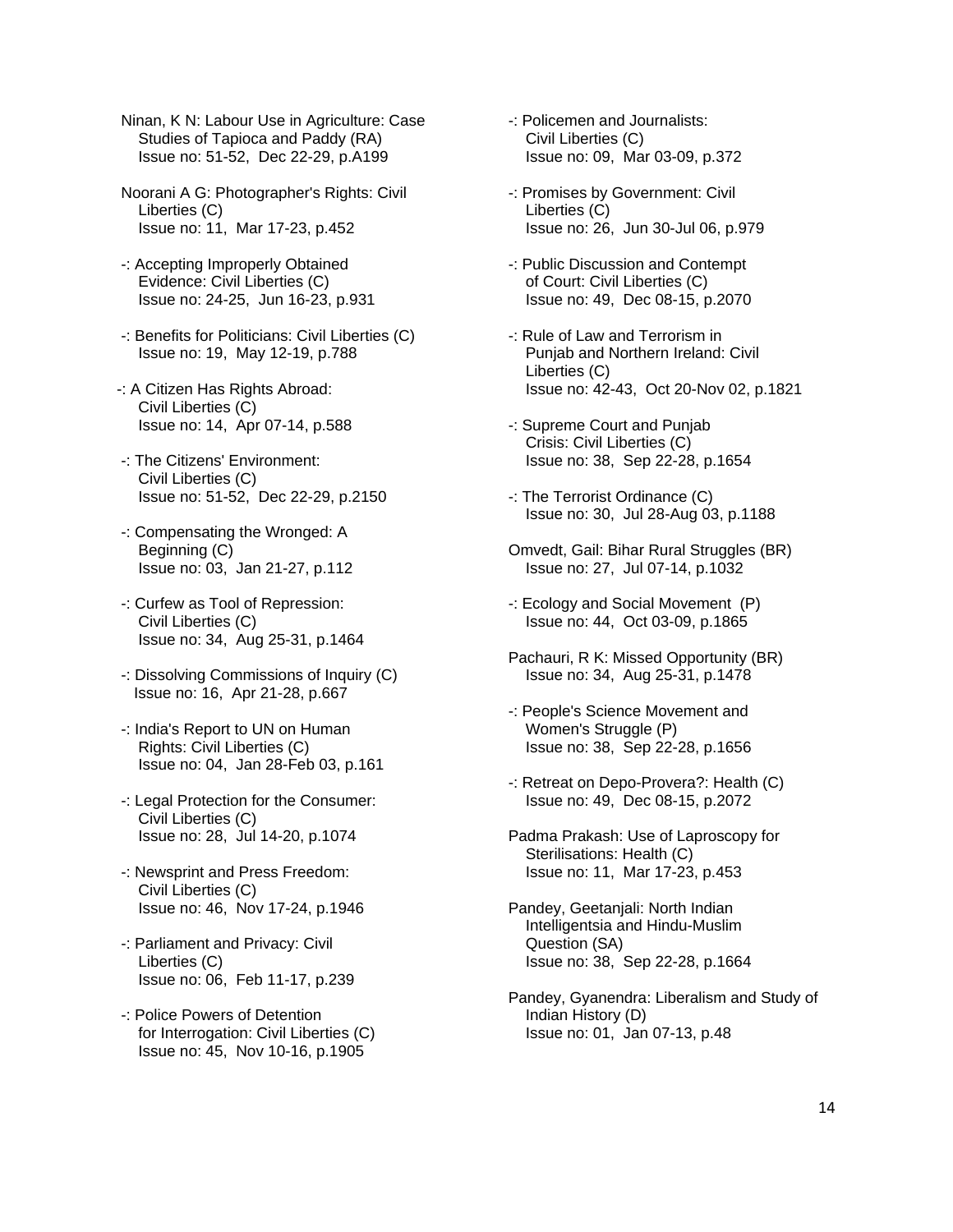Pandey, I M: Financing Decisions: A Survey of Management Understanding (RA) Issue no: 08, Feb 25-03, p.M28

 Pandit, B L: Corporate Propensity to Save (RA) Issue no: 08, Feb 25-Mar 02, p.M11

Pandit, V: See Sundaram, K

 Panikar, P G K: Fertility Decline in Kerala: Social Justice Hypothesis (D) Issue no: 13, Mar 31-Apr 07, p.571

Panini, M N: See Srinivas, M N:

 Pant, Niranjan: Community Tubewell: An Organisational Alternative to Small Farmer's Irrigation (RA) Issue no: 26, Jun 30-Jul 06, p.A59

 Paranjape, H K: The MRTP Amendment Bill: A Trojan Horse (SA) Issue no: 17, Apr 28-May 05, p.715

 Parthasarathy, G: Growth Rates and Fluctuations of Agricultural Production: A District-Wise Analysis in Andhra Pradesh (RA) Issue no: 26, Jun 30-Jul 06, p.A 74

- -: Land, Labour and Poverty (BR) Issue no: 50, Dec 15-21, p.2117
- -: State, Merchant Capital and Rural Economy (BR) Issue no: 18, May 05-12, p.757
- Patel, I G: Fiscal and Monetary Policies for Development (BR) Issue no: 37, Sep 15-21, p.1620

 Patel, Jashbhai: Progress of Solar Energy (BR) Issue no: 16, Apr 21-28, p.674

 Patel, Sujata: Class Conflict and Workers' Movement in Ahmedabad Textile Industry,1918-23 (SA) Issue no: 20-21, May 19-Jun 01, p.853

 Patel, Surendra J: China's Strategy for Its Technological Transformation (C) Issue no: 09, Mar 03-09, p.373

 Pathak, Shekhar: Anti-Alcohol Movement (C) Issue no: 30, Jul 28-Aug 03, p.1190

Pathan, Rukhsana: See Baumgartel, Howard J

- Patnaik, Prabhat: The 1984-85 Budget: Gathering Fiscal Crisis (SA) Issue no: 12, Mar 24-30, p.501
- -: Market Question and Capitalist Development in India (F) Issue no: 31-33, Aug 04-24, p.1251
- -: A Synoptic View of Underdevelopment (RA) Issue no: 28, Jul 14-20, p.1085
- Patnaik, Prabhat and Amal Sanyal: Liquidity, Prices and Growth: A Note (SA) Issue no: 39, Sep 29-Oct 05, p.1705
- Paul, Samuel: Institutional Factors in Development (BR) Issue no: 04, Jan 28-Feb 03, p.164
- -: Mid-term Appraisal of the Sixth Plan: Why Poverty Alleviation Lags Behind (SA) Issue no: 18, May 05-12, p.760-765
- -: Regulation of Transnational Corporations: National and Global Interventions (RA) Issue no: 08, Feb 25-03, p.M2
- Payne, Philip and Peter Cutler: Measuring Malnutrition: Technical Problems and Ideological Perspectives (SA) Issue no: 34, Aug 25-31, p.1485
- Pendse, D R: Dilemmas of Energy Strategies in India: Implications for Third World (SA) Issue no: 13, Mar 31-Apr 07, p.556

Pendharkar, Ranjana: See Thomas, Philips

- Pendharkar, Ranjana: The Problem and the Economists: Energy (C) Issue no: 02, Jan 14-20, p.63
- Pendse, Sandeep: Politics and Organisations of Urban Workers (SA) Issue no: 08, Feb 25-03, p.340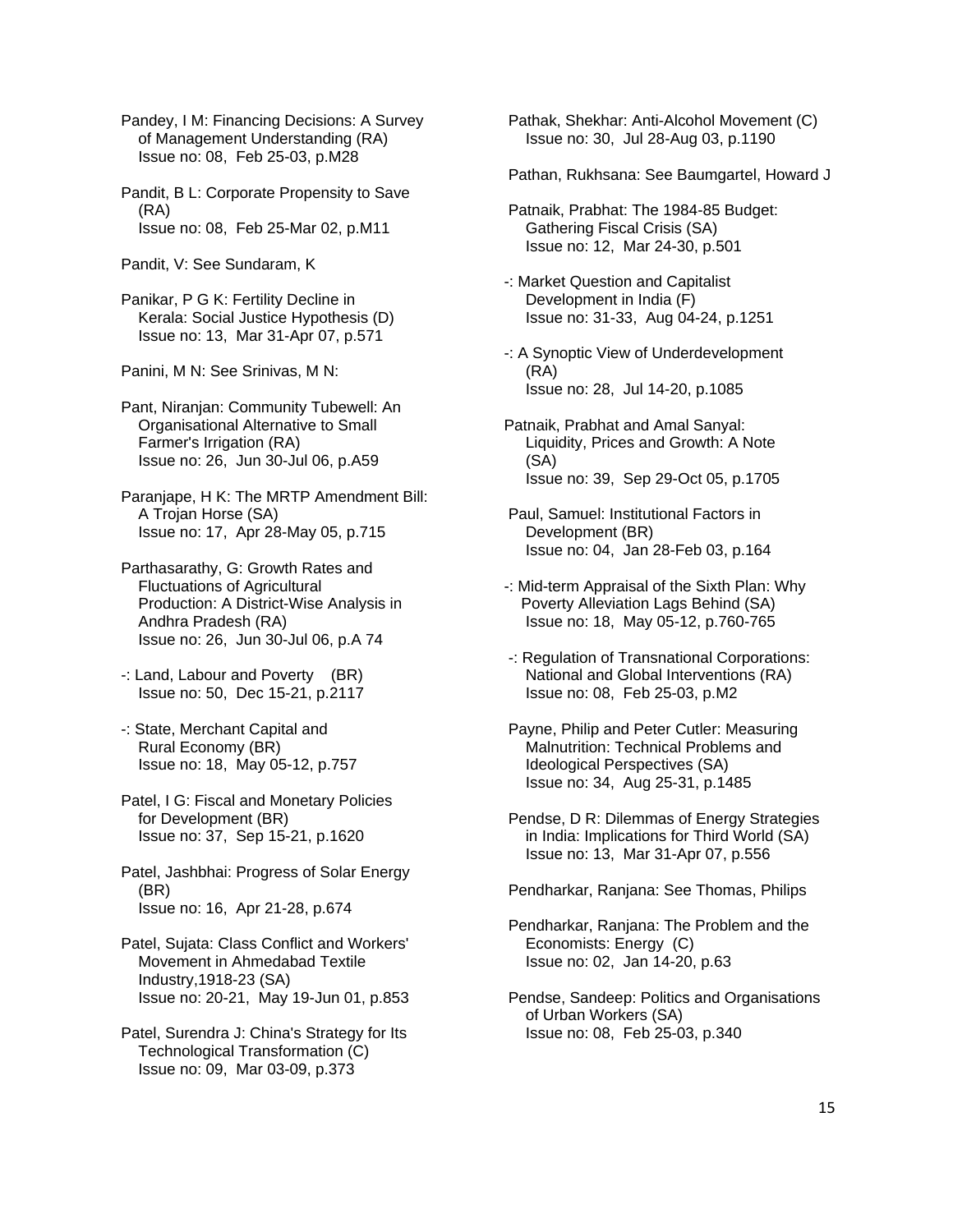Pettigrew, Joyce: Problems Concerning Tubectomy Operations in Rural Areas of Punjab (SA) Issue no: 26, Jun 30-Jul 06, p.995

 Pothen, Paul: Technology Policy Statement and the Fertiliser Industry (SA) Issue no: 50, Dec 15-21, p.AS9

 Prabha, T: Government Intervention and Marketed Surplus Disposal: A Case Study of Tamil Nadu (SA) Issue no: 51-52, Dec 22-29, p.2171

 Pradhan, Gopinath: Comparative Performance of Technocrats, Educated Unemployed and Trader Entrepreneurs: A Case Study of Small Scale Industries in Orissa (RA) Issue no: 47, Nov 24-30, p.M149

 Prakash, B A: Private Financing Firms in Kerala: A Study (SA) Issue no: 50, Dec 15-21, p.2129

Prasad, Shailaja: See Nayak, Vijay

 Prasanneswari: Industrial Relation in Tea Plantations: The Dooars Scene (SA) Issue no: 24-25, Jun 16-23, p.956

 Puri, Balraj: Driving the People to Extremism Logic of Centre's Policies: Kashmir (C) Issue no: 35, Sep 01-08, p.1509

- -: Grim Forebodings: Jammu and Kashmir (C) Issue no: 28, Jul 14-20, p.1075
- -: An Iconoclast Hindu (BR) Issue no: 49, Dec 08-15, p.2075
- -: Jammu's Quest for Identity: Jammu and Kashmir (C) Issue no: 41, Oct 13-20, p.1772
- -: Understanding Punjab (P) Issue no: 29, Jul 21-27, p.1126
- -: Who Is Playing with National Interest?: Kashmir (C) Issue no: 06, Feb 11-17, p.235

 Purkayastha, Dipankar: See Lahiri, Ashok Kumar

 Rahman, A: Private Archives of Scientists (LE) Issue no: 47, Nov 24-30, p.1974

- Rahman, Anisur: See Baumgartel, Howard J
- Rai, Alok: Virus that Exploded, or, Seeing Through the Papers (P) Issue no: 26, Jun 30-Jul 06, p.987

 Raina, Dhruv and Vinod Vyasulu: Science, Technology and Non-Role of Parliament (BR) Issue no: 04, Jan 28-Feb 03, p.165

 Raj, K N: Some Observations On Economic Growth in India Over the Period 1952-53 to 1982-83 (D) Issue no: 41, Oct 13-20, p.1801

- Ramadhyani, M: Industrial and Regional Linkage Effect of a Public Sector Enterprise: An Empirical Study (RA) Issue no: 47, Nov 24-30, p.M133
- Raman, C S: Development of Ancillaries (RA) Issue no: 20-21, May 19-Jun 01, p.M64

 Raman, Vasanthi: Development for Whom? (BR) Issue no: 17, Apr 28-May 05, p.712

 Ramana, R: Performance of Capital Goods Sector in India, 1955-79: A Theoretical Analysis (F) Issue no: 31-33, Aug 04-24, p.1311

- Ramaseshan, Radhika: Government Responsibility for Bhopal Gas Tragedy (C) Issue no: 50, Dec 15-21, p.2109
- -: Profit Against Safety: Bhopal Tragedy (C) Issue no: 51-52, Dec 22-29, p.2147

 Ramaswami, K S: Factors Influencing Industrial Entrepreneurship: A Study of Tanners of North Arcot District in Tamil Nadu (RA) Issue no: 20-21, May 19-Jun 01, p.M61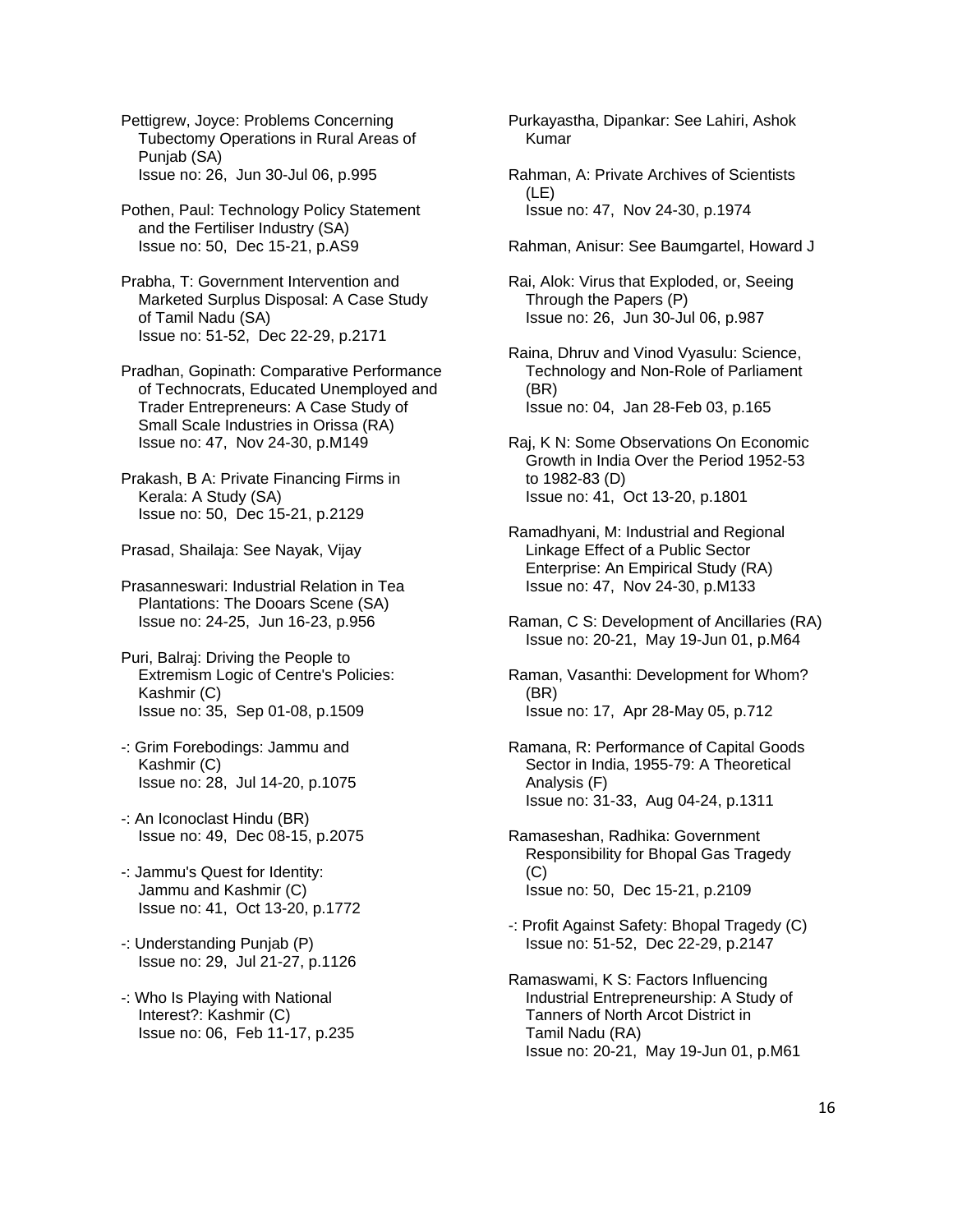Ramaswamy, Uma: Preference and Progress: The Scheduled Castes (SA) Issue no: 30, Jul 28-Aug 03, p.1214

 Ranadive, K R: Planning for a Just Society: Illusion and Reality (SA) Issue no: 40, Oct 06-12, p.1745

 Randeria, Shalini and Leela Visaria: Sociology of Bride-Price and Dowry (S) Issue no: 15, Apr 14-21, p.648

- Ranganathan, G S: Forestry and Indian Industry (LE) Issue no: 30, Jul 28-Aug 03, p.1178
- Ranganathan, K V K: Indian Joint Ventures Abroad: With Special Reference to Islamic Countries (RA) Issue no: 20-21, May 19-Jun 01, p.M69

 Ranganathan, Shankar: Role of Industries in Agroforestry Development (D) Issue no: 12, Mar 24-30, p.530

 Rangarajan, C: Ravi Matthai (O) Issue no: 10, Mar 10-16, p.413

 Rangasami, Amrita: The McAlpin Capers (RA) Issue no: 35, Sep 01-08, p.1524

 Rao, Amiya: Legalising Operation Demolition (C) Issue no: 36, Sep 08-14, p.1563

 -: When Delhi Burnt (C) Issue no: 49, Dec 08-15, p.2066

Rao, Gummadi V: See Swaminathan, C V

 Rao, Lakshman H K and P Jayaraman: Fertiliser Marketing: Impact of Governmental Policies and Programmes (RA) Issue no: 08, Feb 25-03, p.M32

 Rao, Sudha V: Rural Labour: Case Study of a Karnataka Village (F) Issue no: 18, May 05-12, p.766

 Rao, V M: From Myths to Reality: The Uncertain Path in Economics (BR) Issue no: 16, Apr 21-28, p.673

 Rao, V M and M G Chandrakant: Resources at the Margin: Tank Irrigation Programme in Karnataka (RA) Issue no: 26, Jun 30-Jul 06, p.A54

 Ray, Alok: Towards a Micro Theory of Import Substitution (BR) Issue no: 26, Jun 30-Jul 06, p.991

 Ray, Niren: Newspaper Employees' Strike: West Bengal (C) Issue no: 24-25, Jun 16-23, p.932

 Reddy, Sreenivas G: Desamising Rural Institutions: Andhra Pradesh (C) Issue no: 17, Apr 28-May 05, p.706

Retnam, V C V: See Nair, Narayanan

 Rodgers, Gerry and Janine Rodgers: Incomes and Work among the poor of Rural Bihar, 1971-81 (RA) Issue no: 13, Mar 31-Apr 07, p.A17

Rodgers, Janine: See Rodgers, Gerry

 Roy, A K: Cleaning the Coalfields: Limitations of the Gujral Way (SA) Issue no: 39, Sep 29-Oct 05, p.1699

 Roy, Ajit: Crucial Time for CPI(M): West Bengal (C) Issue no: 20-21, May 19-Jun 01, p.834

 -: The Failure of Indira Gandhi (P) Issue no: 45, Nov 10-16, p.1896

 -: Indian Development: A Different Soviet View (BR) Issue no: 11, Mar 17-23, p.457

 Roy, Ashim Kumar: MNCs of an Earlier Era (BR) Issue no: 48, Dec 01-07, p.2035

 -: Temples and Power (BR) Issue no: 14, Apr 07-14, p.594

Roy, Badal: See Baumgartel, Howard J

 Roy, Biren: Charade of Verification: Labour  $(C)$ Issue no: 42-43, Oct 20-Nov 02, p.1819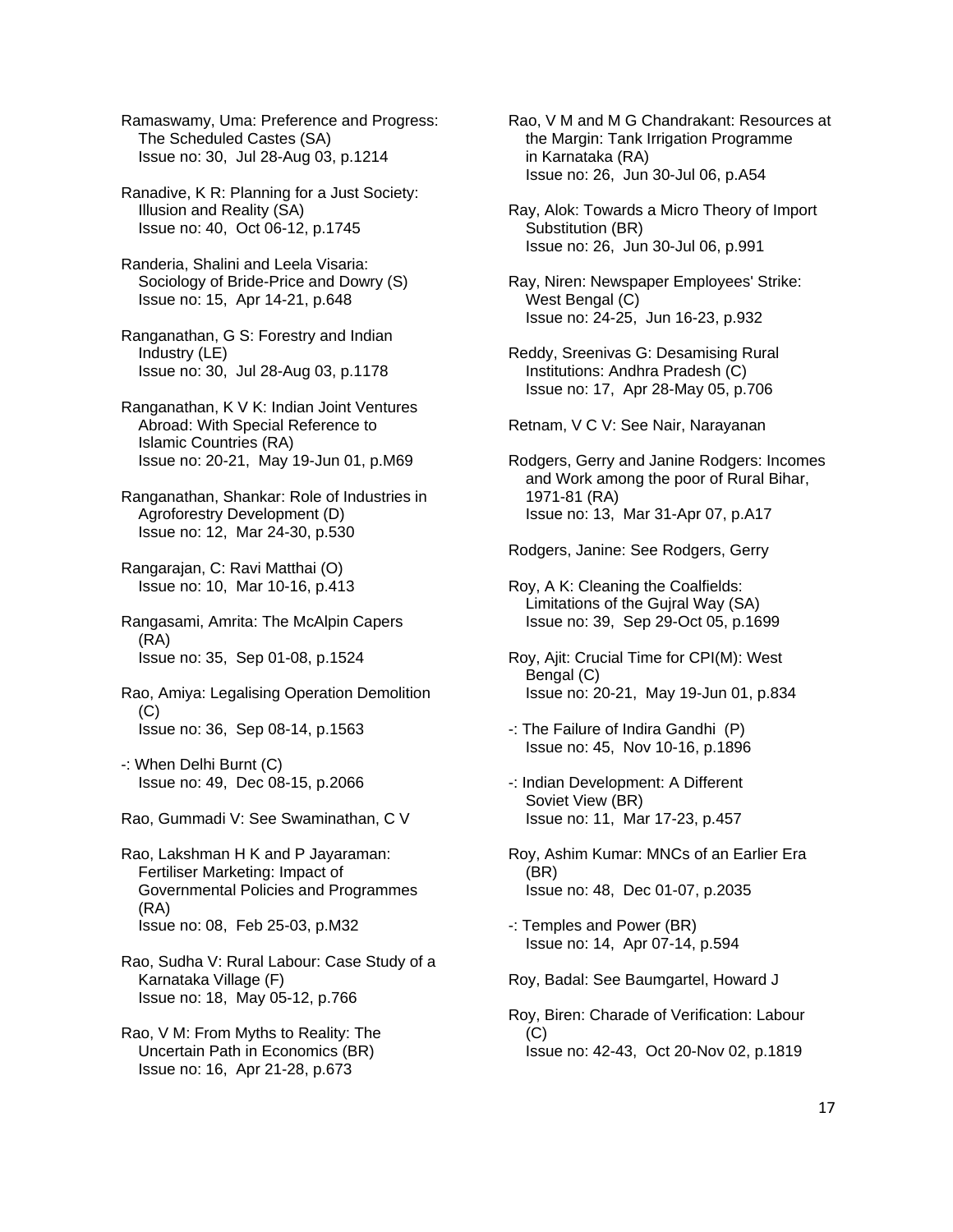- Roy, Biren: Growing Dependence on Police: West Bengal (C) Issue no: 15, Apr 14-21, p.619
- -: Labour on Defensive: West Bengal (C) Issue no: 22-23, Jun 02-15, p.875
- -: Rajnandgaon Textile Workers' Strike: Labour (C) Issue no: 46, Nov 17-24, p.1945
- Roy, Prannoy: See Lahiri, Ashok Kumar
- S N: Crisis in World Industry (F) Issue no: 20-21, May 19-Jun 01, p.841
- Sandesara, J C: Employment in Industry: Seventh Plan Approach (C) Issue no: 42-43, Oct 20-Nov 02, p.1818
- -: Gujarat's Economy: A Close Look (BR) Issue no: 19, May 12-19, p.796
- Sanghavi, Nagindas: Patterns of Political Control: Gujarat (C) Issue no: 50, Dec 15-21, p.2112
- Sanghvi, Nita: Protecting Scarcity Premium: The Administration (C) Issue no: 50, Dec 15-21, p.2113
- Sanyal, Amal: See Patnaik, Prabhat
- Sanyal, Kalyan K: See Chowdhury, Ajit K
- Sanyal, S K: Agricultural Productivity, Unemployment and Landholdings Structure: Some Tentative Hypotheses (RA) Issue no: 51-52, Dec 22-29, p.A179
- Sarkar, Abhirup: Foreign Investment and Economic Growth (BR) Issue no: 45, Nov 10-16, p.1912
- Sarkar, Deven: Industrial Relations in Tea Plantations (LE) Issue no: 51-52, Dec 22-29, p.2142
- Sathe, Nirmala: Dhulia Adivasis' Continuing Struggle: Maharashtra (C) Issue no: 13, Mar 31-Apr 07, p.545

 Sathe, S P: Electric Shocks to Prisoners: Human Rights (C) Issue no: 37, Sep 15-21, p.1612

- Sathyamurthy, T V: A Pre-Election Reckoning: Centre-State Relations (C) Issue no: 39, Sep 29-Oct 05, p.1692
- Satia, J K: Strategic Management of Development Programmes (BR) Issue no: 38, Sep 22-28, p.1661
- Satya Deva: Congress(I), Communist Parties and Communalism (D) Issue no: 36, Sep 08-14, p.1596
- -: State and Bureaucracy in Kautilya's Arthasastra (SA) Issue no: 19, May 12-19, p.811
- Sau, Ranjit: Development of Capitalism in India (RA) Issue no: 30, Jul 28-Aug 03, p.PE73
- -: Industrialisation in Multipolar World (BR) Issue no: 46, Nov 17-24, p.1952

Savara, Mira: See Everett, Jana

- Saxena, A P: Government Responses to Management of Energy and Technology Sectors: Policy and Planning Initiatives in Developing Countries (RA) Issue no: 47, Nov 24-30, p.M141
- Schendel, Willen Van: A Village View of Hunger and Power (BR) Issue no: 12, Mar 24-30, p.499
- Scientist, A: Frontier Science (LE) Issue no: 30, Jul 28-Aug 03, p.1178
- Sebastian, P A: Deaths in Police Custody: Police and the law (C) Issue no: 11, Mar 17-23, p.447
- Seckler, David: The Small But Healthy? Hypothesis: A Reply to Critics (D) Issue no: 44, Apr 03-09, p.1886
- Sen, Anita: Eviction of Settlers along Circular Rail (LE) Issue no: 34, Aug 25-31, p.1453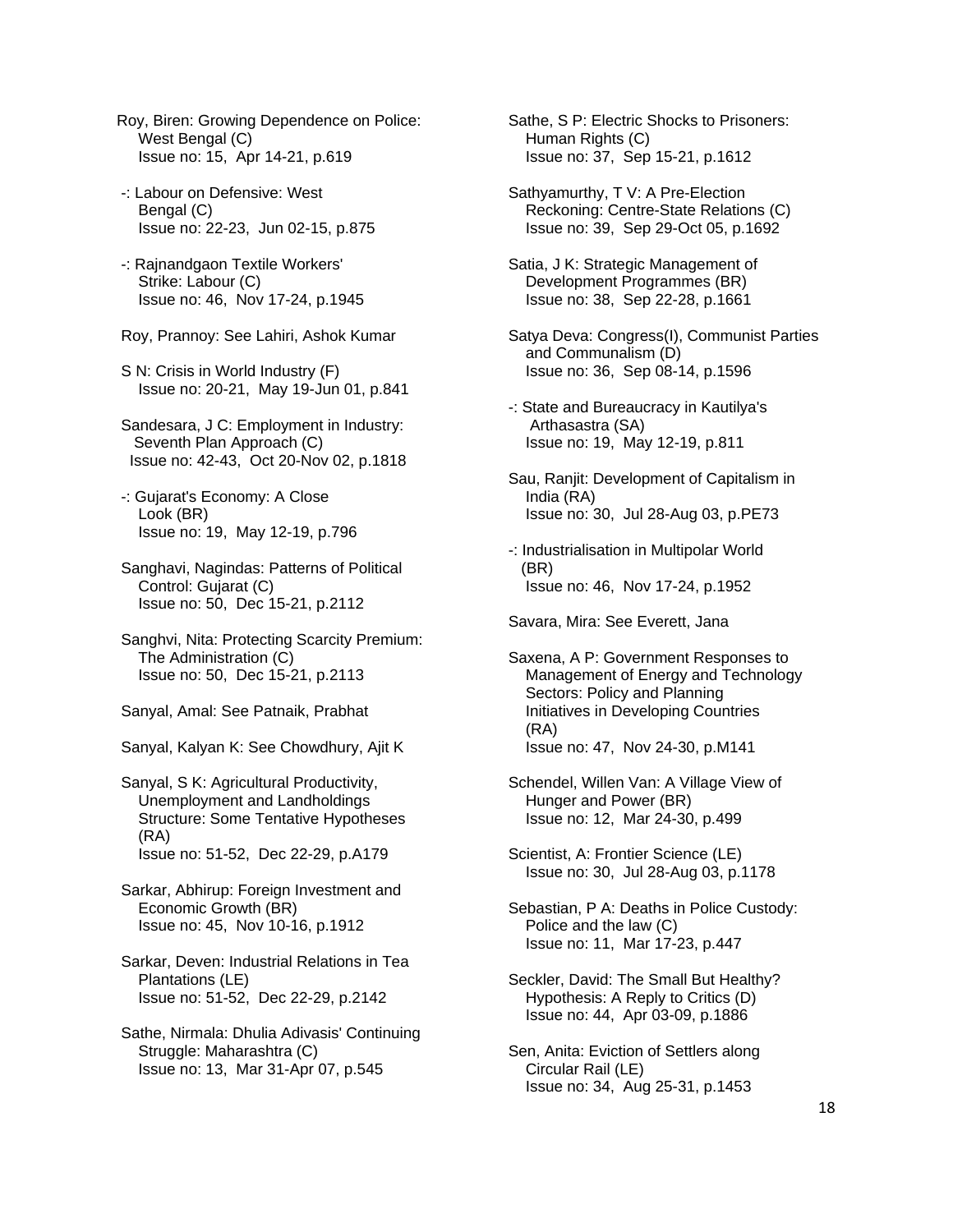Sen, Asok: The Transition from Feudalism to Capitalism (RA) Issue no: 30, Jul 28-Aug 03, p.PE50

 Sen, Sudhir: Economic Platform of Republican Party: United States (C) Issue no: 42-43, Oct 20-Nov 02, p.1822

- -: Galbraith on Agriculture (C) Issue no: 46, Nov 17-24, p.1950
- -: Lameduck President after Landslide Victory: United States (C) Issue no: 47, Nov 24-30, p.1989

 Sengupta, Ramprasad: Technical Change in Public Sector Steel Industry (SA) Issue no: 05, Feb 04-11, p.206

 Sethi, Harsh: Groups in a New: Politics of Transformation (SA) Issue no: 07, Feb 18-24, p.305

 -: Peasants, Organisers, Peasantologists and Planners: Report on a Workshop (C) Issue no: 44, Nov 03-09, p.1861

 Shah, A C: Narottam Shah (O) Issue no: 13, Mar 31-Apr 07, p.548

 Shah, C H: Development Perspective for Indian Agriculture: A Hopeful View (SA) Issue no: 30, Jul 28-Aug 03, p.1218

 Shah, Tushar and Shrikant Modak: Impact of NDDB's Oilseeds Project on Farmers of Saurashtra (SA) Issue no: 38, Sep 22-28, p.1671

 Sharma, O P: Quota Restraints and MFA II: Some Empirical Evidence on India's Export to the EEC (SA) Issue no: 39, Sep 29-Oct 05, p.1711

 Sharma, R K: Famine Management to Fair Distribution (BR) Issue no: 38, Sep 22-28, p.1662

- Shatrugna, M: Anti-Cogressism to the Force: Andhra Pradesh (C) Issue no: 22-23, Jun 02-15, p.877
- -: Suppressing Rural Unrest (C) Issue no: 03, Jan 21-27, p.109

-: Taming the Press: Andhra Pradesh (C) Issue no: 24-25, Jun 16-23, p.929

- Sheth, D L: Grass-roots Initiatives in India (SA) Issue no: 06, Feb 11-17, p.259
- Shiva, Vandana: See Bandyopadhyay, J

 Shroff, Manu R: Stability Versus Growth: Full Circle (BR) Issue no: 02, Jan 14-20, p.66

- Shukla, Mukul Kumar: Half-Baked Decision on New Technologies?: Steel Industry (C) Issue no: 48, Dec 01-07, p.2019
- Shukla, S: Educator as Historian (BR) Issue no: 46, Nov 17-24, p.1954
- Siddharthan, N. S.: Industrial Structure, Non-Price Competition and Industrial Development (F) Issue no: 31-33, Aug 04-24, p.1307
- Singh, Bakshish: Casualities in Punjab (LE) Issue no: 36, Sep 08-14, p.1554

 Singh, Gopal: Socio-Economic Bases of the Punjab Crisis (SA) Issue no: 01, Jan 07-13, p.42

Singh, Karam: See Kahlon, A S

- Singh, Mohinder: Khalistan: Sense and Nonsense (BR) Issue no: 10, Mar 10-16, p.421
- Singh, Pritam: Akali Agitation: Growing Separatist Trend (C) Issue no: 05, Feb 04-11, p.195

Singhal, K C: See Gill, Sucha Singh

- Sinha, Frances and Sanjay Sinha: Woollen Textile Production and KVIC in Hill Areas Development (SA) Issue no: 35, Sep 01-08, p.1544
- Sinha, Frances and Sanjay Sinha: Woollen Textile Production and KVIC in Hill Areas Development (SA) Issue no: 36, Sep 08-14, p.1588

Sinha, Sanjay: See Sinha, Frances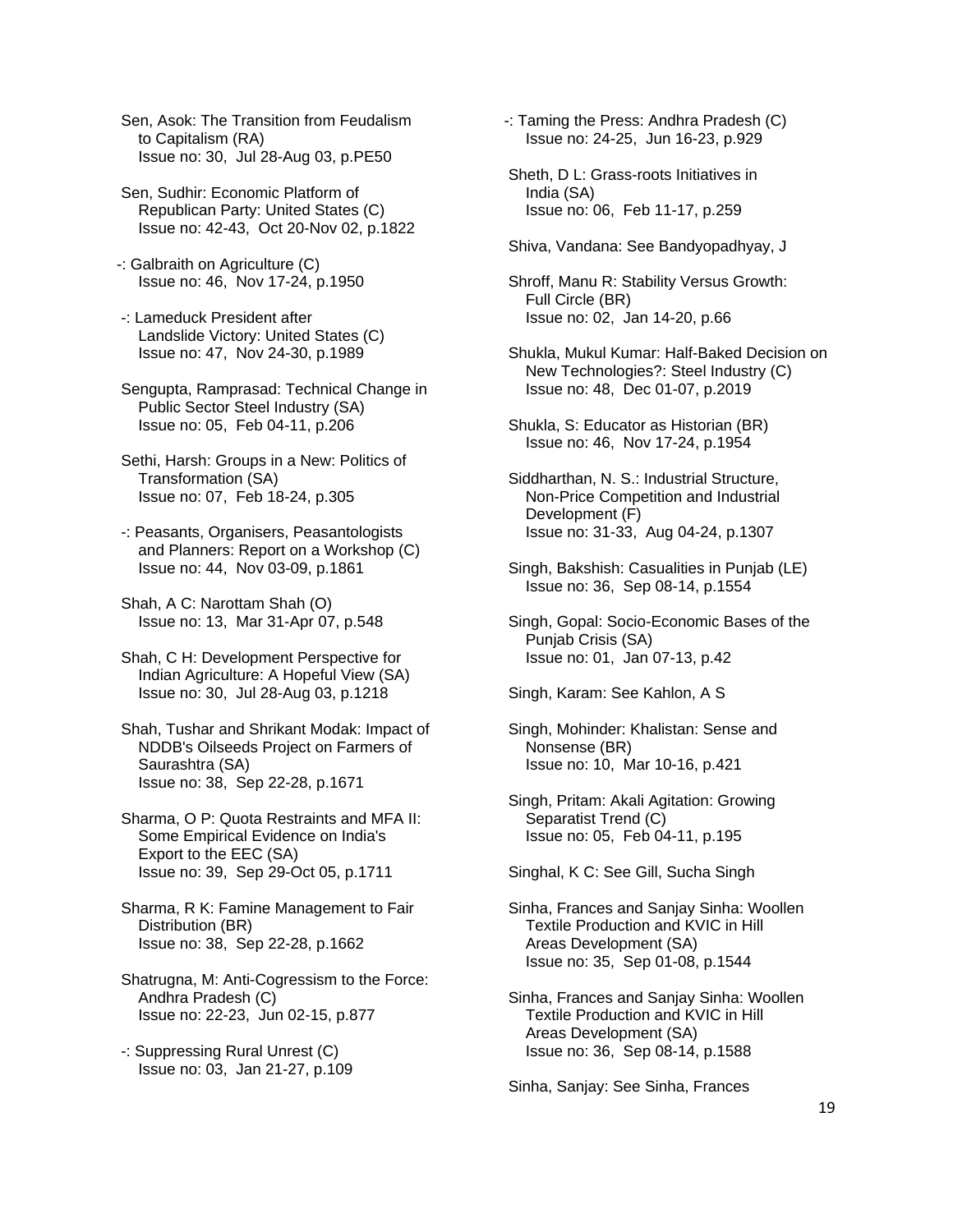Sinha, Umesh: Landlord's Witch-Hunt (C) Issue no: 19, May 12-19, p.790

Sivanandan, P: See Nair, Narayanan

 Sivaramakrishnan, G: Colonial Axe on Education (BR) Issue no: 34, Aug 25-31, p.1473

 Som, R K: Female Labour Force Participation in India (LE) Issue no: 29, Jul 21-27, p.1121

 Srinivas, M N and M N Panini: Politics and Society in Karnataka (SA) Issue no: 02, Jan 14-20, p.69

Srinivasan, T G: See Gupta, S P

Srinivasan, T N: See Bhagwati, Jagdish

Subbarao, K: See Janvry, Alain de

 Subramanian, S K: Embarrassment of Exports: Japan (C) Issue no: 05, Feb 03-11, p.197

 Sule, Surekha: Bourse for the Big: Diamonds (C) Issue no: 37, Sep 15-21, p.1600

- Sundaram, K and V Pandit: Informal Credit Markets, Black Money and Monetary Policy: Some Analytical and Empirical Issues (SA) Issue no: 16, Apr 21-28, p.675
- Sundaram, K and S D Tendulkar: More on Poverty in the MTA: The Case of the Missing Millions (SA) Issue no: 26, Jun 30-Jul 06, p.1003

 Sundaram, K: Registrar General's Population Projections, 1981-2001: An Appraisal and an Alternative Scenario (SA) Issue no: 34, Aug 25-31, p.1479

Suryanarayana, M H: See Iyengar, N S

 S V: Dowry Amendment Bill: Another Toothless Legislation: Women (C) Issue no: 37, Sep 15-21, p.1699

 Swaminathan, C V and Gummadi V Rao: Response to a Frontier Technology: Case Study of Biotechnology in Japan (RA) Issue no: 20-21, May 19-Jun 01, p.M78

 Swaminathan, Padmini: Corporate Power: Myth of Regulation (BR) Issue no: 15, Apr 14-21, p.631

 Tata, N H: Tata Electric Companies (LE) Issue no: 04, Jan 28-Feb 03, p.150

Tendulkar, S D: See Sundaram, K

- Thapar, Romesh: An Alternative Political Culture (F) Issue no: 19, May 12-19, p.785
- -: The Alternative: A Shadow Cabinet (C) Issue no: 41, Oct 13-20, p.1769
- -: Balloons, Punctured and Otherwise (F) Issue no: 11, Mar 17-23, p.445
- -: Charisma and the People (F) Issue no: 39, Sep 29-Oct 05, p.1689
- -: The Constitutional Fixers (F) Issue no: 37, Sep 15-21, p.1603
- -: The Coupists (F) Issue no: 05, Feb 04-11, p.187
- -: Crises Feed the Crisis (C) Issue no: 16, Apr 21-28, p.661
- -: Crossing the Point of No Return (F) Issue no: 18, May 05-12, p.745
- -: A Dangerous Edge to Our Politics (F) Issue no: 10, Mar 10-16, p.407
- -: The Deceptive Continuities (F) Issue no: 51-52, Dec 22-29, p.2143
- -: Defeating the Political Hijackers (F) Issue no: 49, Dec 08-15, p.2065
- -: A Defector Gang-Up (F) Issue no: 44, Nov 03-09, p.1857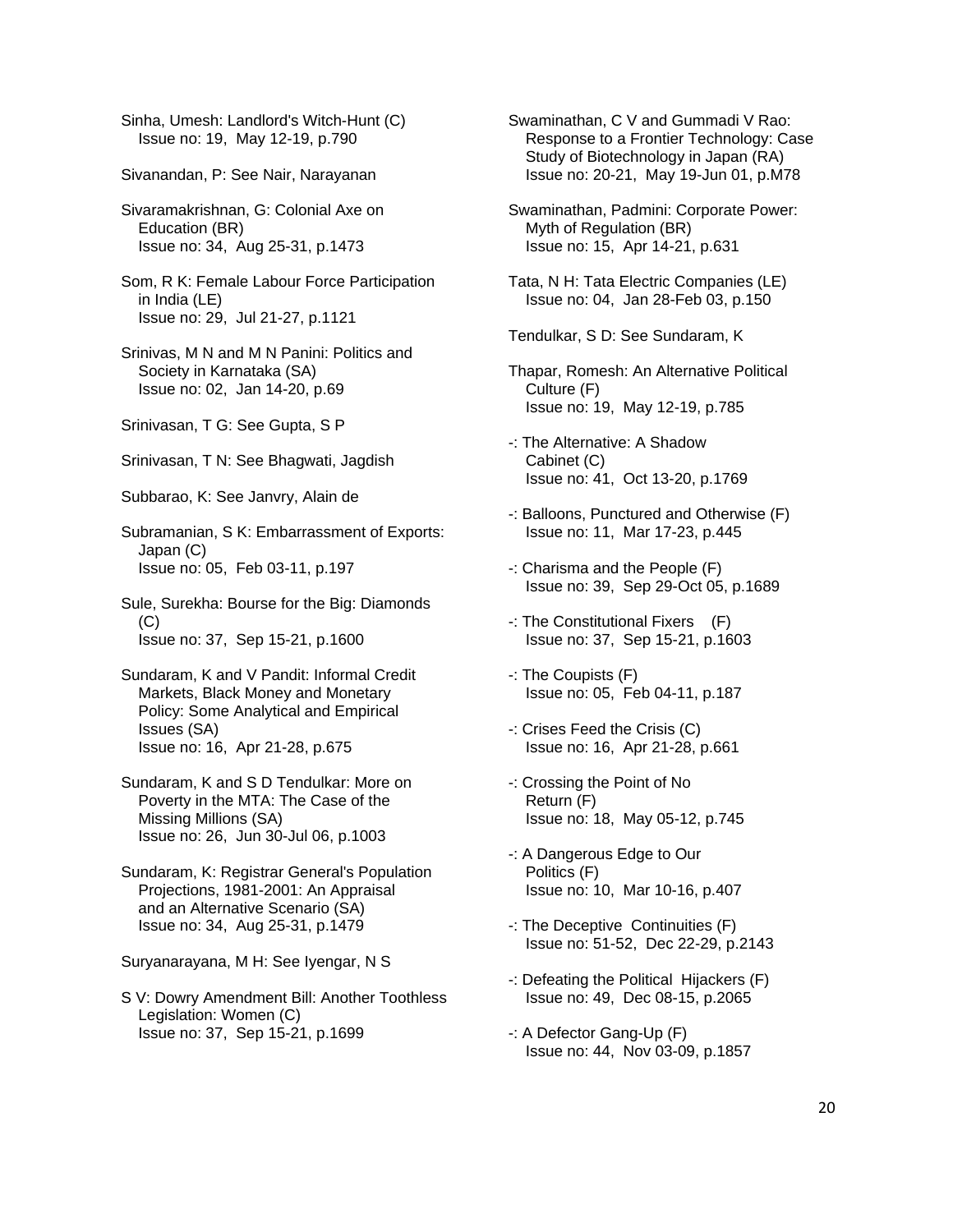- Thapar, Romesh: Game of Leaders and Collectives (F) Issue no: 12, Mar 24-30, p.487
- -: The Goings-on, and the Silence (F) Issue no: 03, Jan 21-27, p.103
- -: The Healing Touch (F) Issue no: 29, Jul 21-27, p.1123
- -: Hitting and Missing (F) Issue no: 14, Apr 07-14, p.579
- -: Intervening in the Mess (F) Issue no: 15, Apr 14-21, p.617
- -: Let's Also Play God (F) Issue no: 17, Apr 28-May 05, p.699
- -: A May Election, May Be (F) Issue no: 06, Feb 11-17, p.231
- -: The Militarisation of Indian Politics (F) Issue no: 30, Jul 28-Aug 03, p.1179
- -: More Conspiracies (F) Issue no: 13, Mar 31-Apr 07, p.541
- -: Moving to a Rigged Election (F) Issue no: 34, Sep 01-08, p.1503
- -: Normality (F) Issue no: 46, Nov 17-24, p.1939
- -: The Opposition and Its Failures (F) Issue no: 07, Feb 18-24, p.271
- -: Opposition Conclaving (F) Issue no: 04, Jan 28-Feb 03, p.151
- -: Our Todays and Tomorrows (F) Issue no: 09, Mar 03-09, p.363
- -: Our Young Leadership (F) Issue no: 42-43, Oct 20-Nov 02, p.1811
- -: The Paralysed State (C) Issue no: 45, Nov 10-16, p.1895
- -: Patriotic Fronting (F) Issue no: 02, Jan 14-20, p.55
- -: Punjab: Where Are We? (F) Issue no: 20-21, May 19-Jun 01, p.825
- -: The Rajiv Party and the Hindus (F) Issue no: 50, Dec 15-21, p.2105
- -: The So-Called Indira Ticket (F) Issue no: 47, Nov 24-30, p.1975
- -: Too Many Guns (C) Issue no: 22-23, Jun 02-15, p.871
- -: The Truth Is Savage (F) Issue no: 48, Dec 01-07, p.2017
- -: Voters and Voting (F) Issue no: 01, Jan 07-13, p.09
- -: What About Our Very Own Hand? (F) Issue no: 34, Aug 25-31, p.1457
- -: Where Is the Secular Voice? (F) Issue no: 40, Oct 06-12, p.1723
- -: Who Is Ruling? (F) Issue no: 38, Sep 22-28, p.1649
- -: Who Rules, and Who Will Rule (F) Issue no: 36, Sep 08-14, p.1555
- Tharakan, Michael P K: Socio-Economic Factors in Educational Development Case of Nineteenth Century Travancore (SA) Issue no: 46, Nov 17-24, p.1959
- -: Socio-Economic Factors in Educational Development: Case of Nineteenth Century Travancore (SA) Issue no: 45, Nov 10-16, p.1913
- Thomas, Philips and Ranjana Pendharkar: Corporate Investment in 1984: A Forecast (SA) Issue no: 27, Jul 07-14, p.1055
- Thukral, Kapil: Issues in an Energy Policy for India: Report on Workshop: Energy  $(C)$ Issue no: 36, Sep 08-14, p.1567
- Tilak, Jandhyala B G: Distribution of Education Among Income Group (D) Issue no: 26, Jun 30-Jul 06, p.1007
- Timberg, Thomas A: Black Money and Its Functions (LE) Issue no: 08, Feb 25-03, p.322